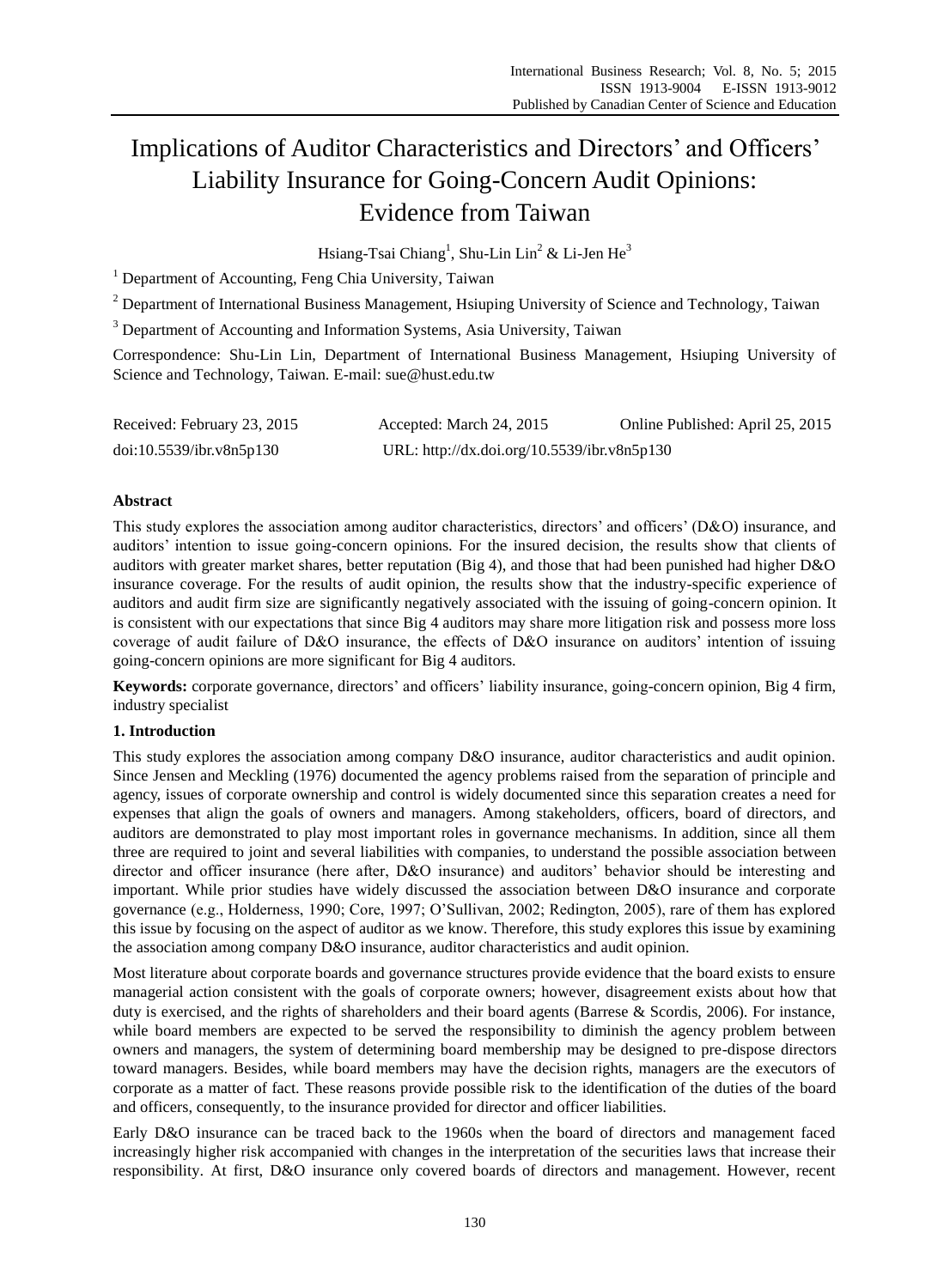financial distress and a large number of lawsuits, such as Enron and WorldCom events, raise the demand for D&O insurance for the whole company. Therefore, nowadays, D&O insurance covers not only directors and officers but also company entities. Chen and Li (2010) indicate that while it has become a trend that investors sue the firms and their board members and managers when the investments does not get good return, D&O insurance has become a primary tool used to reduce company risk and operation failure problems in today's society.

Prior studies suggest that corporate D&O insurance may be demanded for reducing a company's litigation or business risk (e.g., Core, 1997; O'Sullivan, 2002; Cao & Narayanamoorthy, 2014); ownership structure (Mayers & Smith, 1990); and the quality of corporate governance (e.g., Core, 2000; Chung & Wynn, 2008; Chamlers, Dann, & Harford, 2002). However, while D&O insurance provides coverage for possible loss from business failure and litigation, D&O insurance can induce moral hazard on the part of the directors and management, such as managers' opportunistic behavior (Chamlers et al., 2002; Boyer, 2003). For instance, Core (2000) indicated that company D&O premiums are positively associated with excess CEO compensation. Besides, Chalmers et al. (2002) (Note 1) suggest that the purchase of D&O insurance is likely to induce managers' opportunistic behavior, and companies with D&O insurance in conjunction with an IPO are likely to have lower stock price performance three years after the transaction. Therefore, although D&O insurance provides some economic protection for corporations, their directors and their officers, it may also obtain some negative impacts from the market. Lin, Officer and Zou (2011) provide evidence that acquiring firms with greater D&O insurance experience lower announcement-period abnormal returns in a merger and acquisition deal.

Besides to directors and officers, auditors are expected to provide the other insurance role for investors as well. Dye (1993) indicated that auditors with "deep pockets" could function as insurers because they are prone to claims from investors when companies file for bankruptcy. From 2004 to 2012, 36 listed companies, as well as their boards of directors and management, were sued by investor protection organizations according to the Taiwan Investment Protecting Association (Note 2). Among these 36 cases, 34 of them sued auditors as codefendants. For instance, for the "REBAR" event in 2007, which is one of the most famous cases of financial fraud in Taiwan; the total claim for loss compensation was 33 billion, while KPMG and Deloitte were compensated 102 million and 72 million, respectively.

Since D&O insurance may partially cover the litigation risk and loss of audit failure for auditors, will it release auditors from stringent opinion intentions as a result? Moreover, will the impact of D&O insurance on auditors' reporting intention (if any) be different among types of auditors? While prior studies have widely discuss D&O insurance from the perspective of corporate governance (e.g., Core, 1997; Holderness, 1990; O'Sullivan, 2002) and the demand for D&O insurance (e.g., Hoyt & Khang, 2000; Redington, 2005; Chen & Pang, 2008), rare of them discuss D&O insurance from the aspect of auditors' characteristics and reporting behavior. However, auditors share the litigation risk with directors and officers of their client companies as a matter of fact. Accordingly, this study would like to fill this gap by investigating the association among company D&O insurance, auditor characteristics and audit opinion.

For the insured decision, the results show that clients of auditors with greater market shares, better reputations (Big 4), and those that had been punished higher D&O insurance coverage. Moreover, we find that the auditor's industrial experience and the indication variable of Big 4 firms are significantly negatively associated with the issuing of going-concern opinion, while the negative association between the indicator of auditor specialization and issuing of going-concern opinion are not significant. In other words, the results suggest that compared to auditors' industry experience and audit firm size, auditor specialization possesses less influence on issuing going-concern opinions of auditors. In addition, the results show that the interaction variables of the indication variable of Big 4 firms and the indication variable of D&O insurance are significantly negatively associated with the issuing of going-concern opinion. That is, since Big 4 auditors have higher cost of audit failure, and D&O insurance may partially cover the litigation risk and loss of audit failure, the effects of D&O insurance on auditors' intension of issuing going-concern opinions are more significant for Big 4 auditors. Furthermore, the results of this study also show that, compared to those with D&O insurance, companies without D&O insurance had better corporate governance mechanisms. The Monitoring Hypothesis suggests that firms with weak corporate governance have a greater incentive to purchase D&O insurance (Chen, 2013). Taking the governance strategies as a whole, companies have the following three approaches for obtaining better corporate governance effect: strengthen corporate governance mechanisms, buy D&O insurance, or engage with higher audit-quality auditors. However, all the approaches have cost, probably very high cost, so the choices for a better corporate governance effect must be made under cost consideration. For instance, compared to companies with poorer corporate governance, companies with better corporate governance may have lower demand for D&O insurance,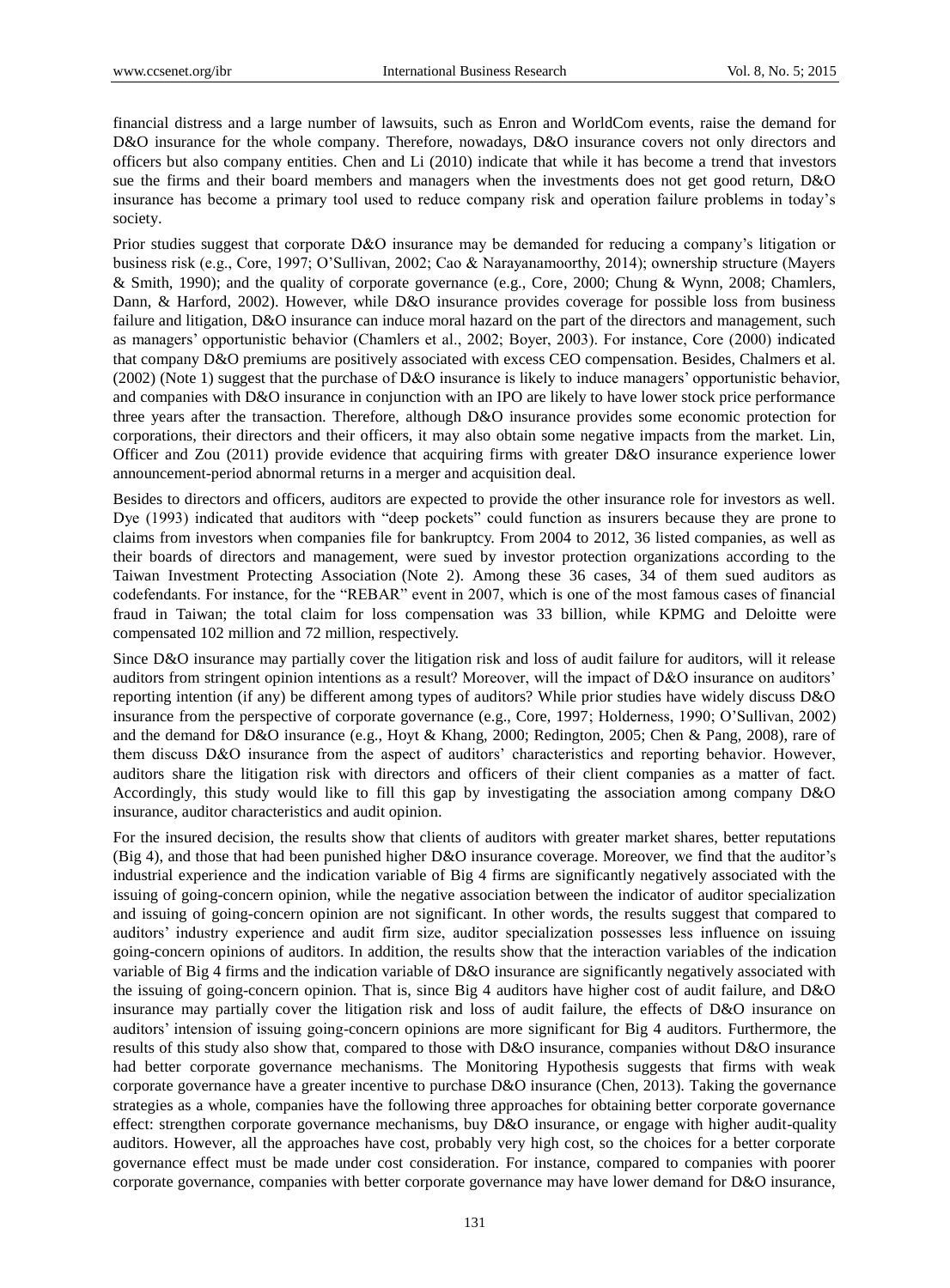since they have invested more in strengthening corporate governance mechanisms and have received a positive response from investors. On the other hand, in comparison with companies with better corporate governance, companies with poorer corporate governance may have higher demand for D&O insurance and higher quality auditors, since having such allows them to gain a positive response from capital market. Therefore, there is a complementary relationship between purchasing D&O insurance, strengthening corporate governance mechanisms, and engaging with high-quality auditors based on the cost control for overall corporate governance investment.

This study contributes to audit demand related studies by examining the influence of audit characteristics on client companies' D&O insurance decisions to demonstrate the auditors role on companies' decision making. Furthermore, by examining the association among D&O insurance, audit characteristics, and D&O insurance, this study provide evidence of the impacts of D&O insurance on auditors' intentions to issue going-concern opinions while prior studies have rare document the D&O insurance issues from the aspect of audit quality.

The remainder of this paper is organized as follows. The subsequent section presents a review of related studies and our hypotheses. Section 3 details the research design and sample selection. Section 4 discusses the empirical results, and the conclusion is offered in Section 5.

## **2. Related Studies and Hypotheses Development**

#### *2.1 Auditor Characteristics and D&O Insurance*

From the viewpoint of Risk Avoidance Theory, auditors can either resign audit engagements or increase audit fees for clients with higher risk to reduce possible litigation risk (Johnston & Bedard, 2004; Seetharaman, Gul, & Lynn, 2002). However, from the viewpoint of audit client portfolio management, clients with higher risk may be acceptable. For instance, Reynolds, Deis, and Francis (2004) suggest that audit firms do not simply reject all clients that are assessed with greater litigation risk, but rather discontinue clients who are less attractive. From the viewpoint of the auditor's insurance role, which is demonstrated as one of the main demands of an audit (DeAngelo, 1981), companies with D&O insurance may reduce the possibility and financial losses of business failure (since it is demonstrated to be a good external governance mechanism). Therefore, when an auditor engaged with a company that purchased D&O insurance, it may reduce the litigation risk and loss of audit failure for auditors based on the good governance effect of D&O for the company. Moreover, prior studies suggest that since high-quality auditors are expected to provide better audit quality, they will experience severe punishment for audit failure (DeAngelo, 1981a, 1981b; Krishnan, 2003). For instance, DeAngelo (1981) demonstrate that, in order to gain more reputational and less legal risk, large audit firms have higher incentive to provide better audits. Studies of internal control also suggested that higher-quality auditors have greater litigation risk and therefore have greater incentive to disclose internal control weaknesses to avoid litigation (Ashbaugh-Skaife, Collins, & Kinny, 2007; Rose-Green, Huang, & Lee, 2011). In addition, Chen (2013) suggests that the D&O insurance may release a positive signal effect for the insured firms. Therefore, since companies may ask for advising from auditors when making important business strategies (Louis, 2005); we consider that, rather than reject high-risk clients, auditors may reduce the litigation risk by inducing these clients to enhance their governance mechanisms, such as through purchasing D&O insurance.

In other words, we hypothesize that, compared to auditors with less reputation cost and litigation risk, auditors with higher reputation cost and litigation risk will be more likely to suggest that their client purchase D&O insurance. Furthermore, Casterella, Jensen, and Knechel (2010) indicate that the characteristics of audit firms can lead to different litigation risks and suggest that audit firms with larger size, higher growth rate, and experienced sanction have higher litigation risk. For the reputation cost of auditors, compared to non-specialist auditors and auditors with smaller size, less market share, or less audit experience, specialist auditors have invested greater resources in their clients, and are likely to experience greater losses from the audit failure. However, from the perspective of corporate governance, since the specialization and experience of auditors may increase audit quality, they may reduce the D&O insurance cost as a result. Consequently, rather than expect the directions, we only hypothesize that firm size, industry specialization, market shares, and sanction experience of auditors are associated with the purchase of their clients' D&O insurance. The hypothesis is proposed as follows:

*H1*: Auditor characteristics are associated with the D&O insurance taken out by their clients*.*

## *2.2 Auditor Characteristics, D&O Insurance, and Audit Opinions*

Since the audit opinion is the final product of audit processes, it is demonstrated to be one of the most important measurements of audit quality (McKeown, Mutchler, & Hopwood, 1991; Geiger & Raghunandan, 2002; Jackson, Moldrich, & Roebuck, 2008) From the viewpoint of corporate governance, prior studies suggested that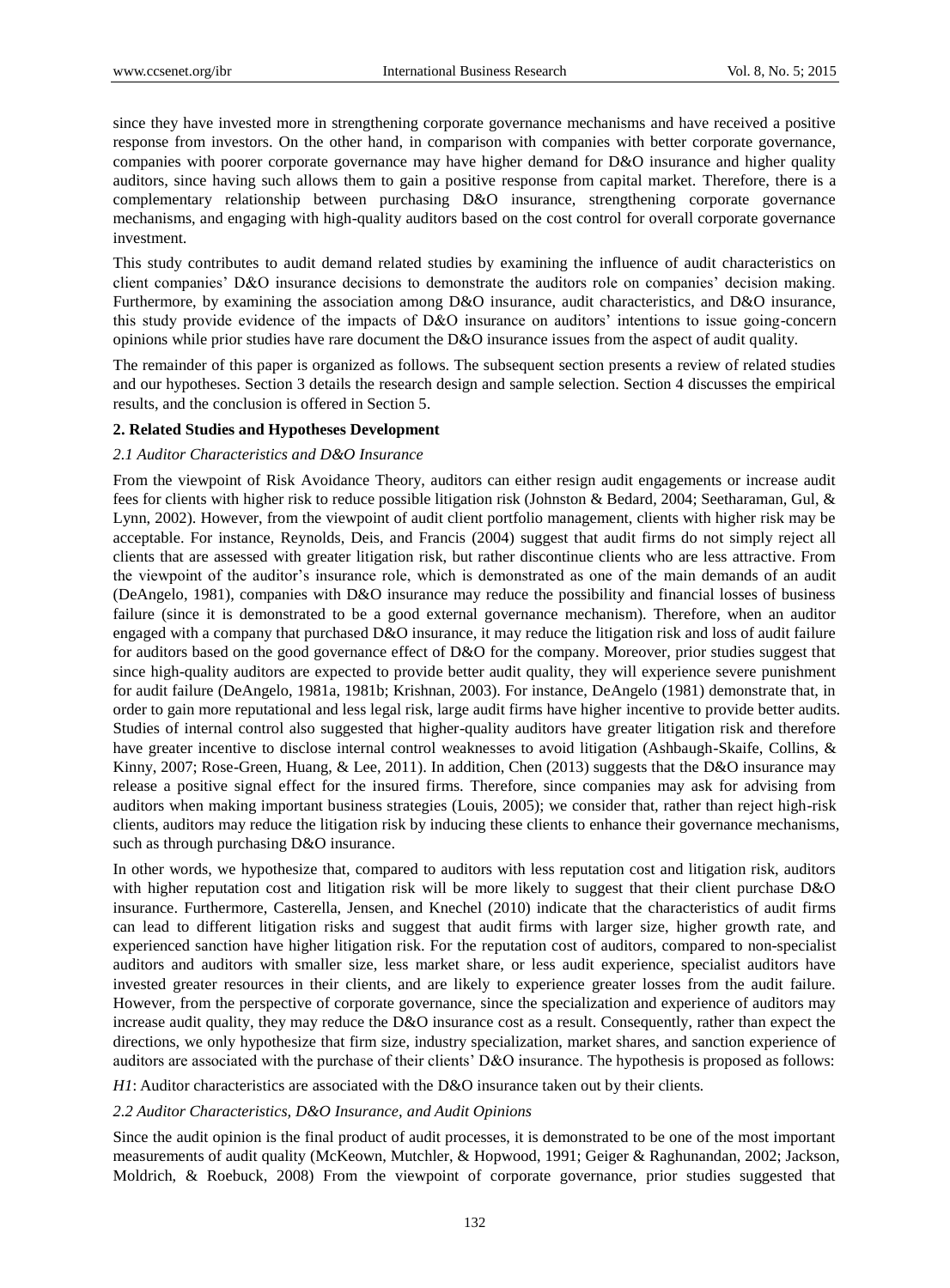companies with strong corporate governance are more likely to engage high quality auditors (Abbott & Parker, 2000), are more likely to support the auditor in a going concern opinion decision (Carcello & Neal, 2000), and are less likely to dismiss an auditor following the going concern opinion (Carcello & Neal, 2003). Moreover, Goodwin & Seow (2002) showed that strengthening external governance mechanisms can improve the quality of corporate financial statements, facilitate identifying and preventing operational errors, and causes the inadequacy of specific internal controls to be exposed. Similarly, DeFond and Hung (2004) indicated that a relatively strong external governance mechanism could alter the governance behaviors of a company, thereby affording greater protection for investors. In addition, Wen (2011) suggested that companies with an excessive amount of D&O insurance yield a lower earnings quality; as a form of external governance, this positively influences the decisions of auditors. Consequently, from the prospection of corporate governance, D&O insurance should be positively associated with auditors' intention of issuing going-concern opinions.

On the other hand, from the viewpoint of audit failure, prior studies suggest that auditors' intention of issuing going-concern opinions will be influenced by the litigation risk they faced (Carcello & Palmrose, 1994; Blacconiere & DeFond, 1997; Khurana & Raman, 2004). From this perspective, since D&O insurance may partially cover the litigation risk and loss of audit failure for auditors, it is possible to release auditors from stringent opinion intentions as a result. Consequently, from the perspective of audit failure, D&O insurance should be negatively associated with auditors' intention of issuing going-concern opinions. Furthermore, while the risk orientation of auditors (Lennox, 1999), the influence of D&O insurance may be different among auditors' characteristics. Consequently, rather than expect the directions, we only propose that D&O insurance and auditor characteristics are associated with the intention of auditors to issue going-concern opinions to their clients. The hypothesis is proposed as follows:

*H2*: Auditor characteristics and D&O insurance are associated with going-concern opinions of client companies.

## **3. Research Methodology**

## *3.1 Research Data and Sample*

We acquired D&O insurance and financial data for all companies listed in the Taiwan Stock Exchange Corporation and GreTai Security Market. In addition, we obtained data on auditors practicing since 1983 and those sanctioned since 1998, as reported by the Financial Management Committee in the *Taiwan Economics Journal* (*TEJ*) database. We also used the *TEJ* industry classification definitions (Table 1). Among the 4,342 original samples obtained, we observed 3,621 samples after removing observations that were missing financial or audit report data, as well as those that had incomplete data for 3 years.

Table 1 shows that the overall insurance coverage ratio increased from 48.55% in 2008 to 54% in 2010. The banking and securities industries were ranked as the top two industries, followed by the electronics industry, because more than 50% of all listed companies in Taiwan operate in electronics-related sectors. However, approximately 50% of all listed companies did not have D&O insurance. This lack could be attributable to specific requirements associated with cross-border investments (e.g., issuance of depository receipts, complying with local national laws that demand adherence to a higher insurance rate), thereby indicating the necessity for further development of D&O insurance in Taiwan.

|                       |      | 2008           |                     |      | 2009           |                     | 2010   |                |                    |  |
|-----------------------|------|----------------|---------------------|------|----------------|---------------------|--------|----------------|--------------------|--|
| <b>Industry Group</b> | Obs. | Insure No.     | Insure Rate $(\% )$ | Obs. | Insure No.     | Insure Rate $(\% )$ | Obs.   | Insure No.     | Insure Rate $(\%)$ |  |
| Cement                | 11   | $\overline{4}$ | 36.36               | 11   | $\overline{4}$ | 36.36               | 11     | 4              | 36.36              |  |
| Food                  | 23   | 6              | 26.09               | 23   | $\overline{7}$ | 30.43               | 23     | 7              | 30.43              |  |
| Plastic               | 31   | 14             | 45.16               | 31   | 14             | 45.16               | 31     | 13             | 41.94              |  |
| Textile               | 64   | 5              | 7.81                | 63   | 7              | 11.11               | 62     | 7              | 11.29              |  |
| lectrical machinery   | 66   | 20             | 30.30               | 66   | 23             | 34.85               | 67     | 26             | 38.81              |  |
| Electrical cable      | 10   |                | 10.00               | 10   | $\overline{2}$ | 20.00               | 10     | $\overline{2}$ | 20.00              |  |
| IM medical            | 74   | 26             | 35.14               | 74   | 29             | 39.19               | 74     | 32             | 43.24              |  |
| Glass ceramics        | 7    |                | 14.29               | 7    | 1              | 14.29               | 6      | 1              | 16.67              |  |
| Paper                 | 7    | 2              | 28.57               | 7    | 2              | 28.57               | $\tau$ | $\overline{c}$ | 28.57              |  |
| <b>Steel</b>          | 47   | 17             | 36.17               | 47   | 18             | 38.30               | 47     | 19             | 40.43              |  |

Table 1. Industry group summary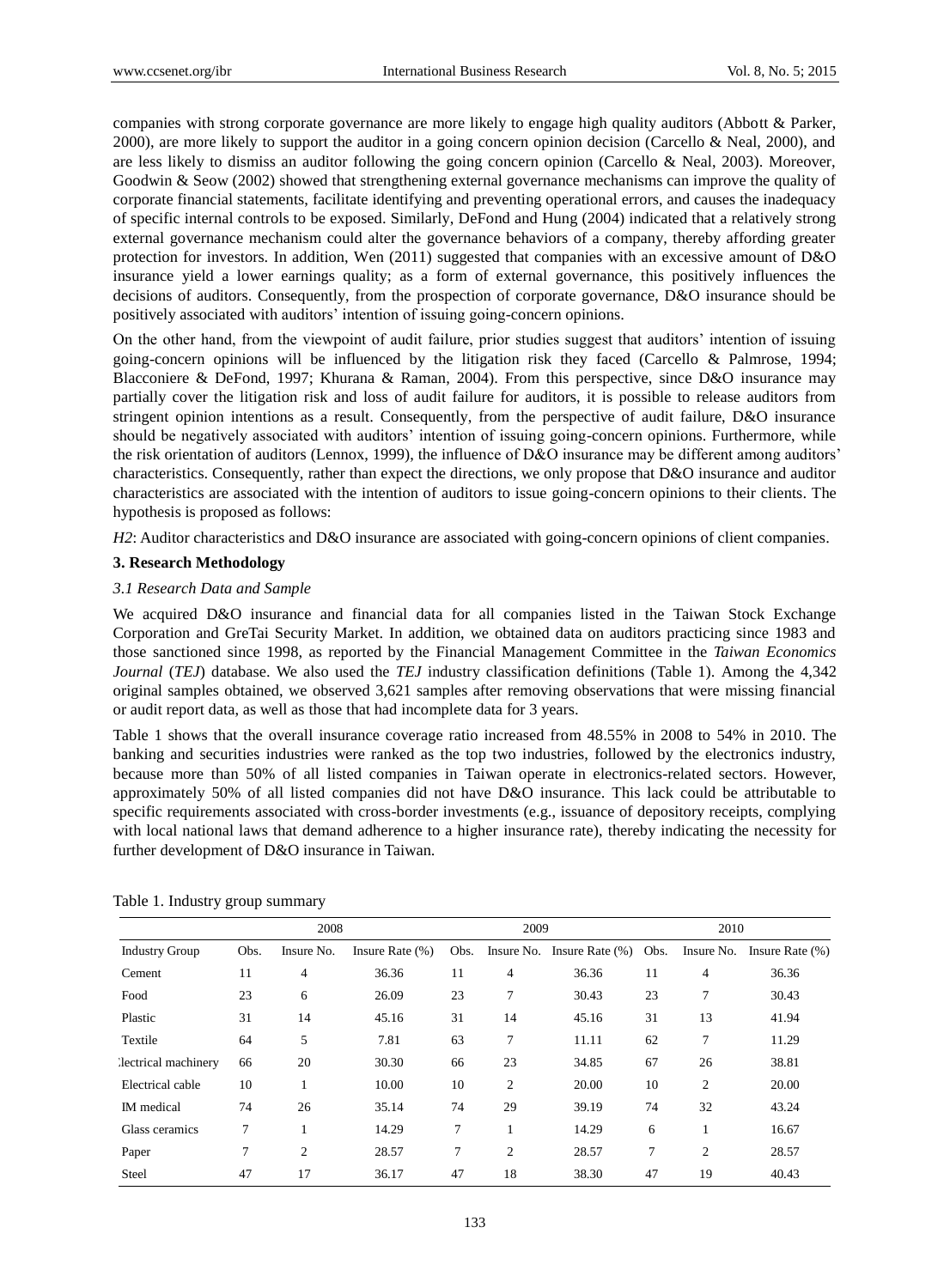| Rubber             | 11    | $\overline{2}$ | 18.18 | 11    | $\overline{2}$ | 18.18 | 11    | 3              | 27.27 |
|--------------------|-------|----------------|-------|-------|----------------|-------|-------|----------------|-------|
| Automobile         | 6     | 1              | 16.67 | 6     | $\overline{2}$ | 33.33 | 6     | $\overline{2}$ | 33.33 |
| Electronics        | 664   | 424            | 63.86 | 665   | 446            | 67.07 | 659   | 454            | 68.89 |
| Building materials | 57    | 9              | 15.79 | 57    | 12             | 21.05 | 63    | 18             | 28.57 |
| Shipping           | 21    | $\overline{7}$ | 33.33 | 21    | $\overline{7}$ | 33.33 | 21    | 7              | 33.33 |
| Tourism            | 13    | $\overline{c}$ | 15.38 | 13    | $\overline{2}$ | 15.38 | 13    | 3              | 23.08 |
| Banking/Insurance  | 34    | 20             | 58.82 | 34    | 22             | 64.71 | 34    | 25             | 73.53 |
| Trading            | 14    | 3              | 21.43 | 14    | 3              | 21.43 | 15    | 3              | 20.00 |
| Securities/Futures | 10    | $\overline{7}$ | 70.00 | 10    | 7              | 70.00 | 10    | 7              | 70.00 |
| Others             | 37    | 15             | 41.03 | 37    | 17             | 46.15 | 37    | 17             | 46.15 |
| Total              | 1,207 | 586            | 48.55 | 1,207 | 627            | 51.94 | 1,207 | 652            | 54.01 |

Resource: *TEJ* database.

#### *3.2 Empirical Model*

The insurance amount represents the estimated value of the expected litigation risk of a company; this value increases in conjunction with the anticipated litigation risk. We use Equation (1) to test the association between auditor characteristics and client companies' intentions on purchasing D&O insurance (for whole sample companies), and use companies with D&O insurance to explore the association between auditor characteristics and insurance amount in Equation (2).

3.2.1 Auditor Characteristics and D&O Insurance

Equations (1) and (2) were employed to determine the effect of auditor characteristics on the D&O insurance of a client:

$$
D & O = \beta_0 + \beta_1 Cpal \_Age + \beta_2 Cpal \_Ind + \beta_3 Cpa2 \_Age + \beta_4 Cpa2 \_Ind + \beta_5 Big4
$$
\n
$$
+ \beta_6 Market + \beta_7 Spec + \beta_8 Punish + \beta_9CSR + \beta_{10}R & D + \beta_{11} Bate + \beta_{12} Crisis
$$
\n
$$
+ \beta_{13} Z score + \beta_{14} Loss + \sum_{i=1}^{n} \beta_i Industry + \varepsilon
$$
\n
$$
(1)
$$

$$
Ins\_Amt = \beta_0 + \beta_1 Cpal\_Age + \beta_2 Cpal\_Ind + \beta_3 Cpa2\_Age + \beta_4 Cpa2\_Ind + \beta_5 Big4
$$
  
+  $\beta_6 Market + \beta_7 Spec + \beta_8 Punish + \beta_9 CSR + \beta_{10} R \& D + \beta_{11} Bate + \beta_{12} Crisis$   
+  $\beta_{13} Zscore + \beta_{14} Loss + \sum_{i=1}^{n} \beta_i Industry + \varepsilon$  (2)

## 3.2.2 Auditor Characteristics, D&O Insurance, and Going-Concern Opinions

While for healthy firms, the going-concern decision is trivial. The sample used for the analysis of going-concern opinions in this section consist of distressed companies only. Besides, for controlling for the possible self-selection problems, the Heckman two-stage (Heckman, 1979) regression is used to discuss the association among auditor characteristics, D&O insurance and audit opinion in this study. The models are presented as follows:

The first stage: OLS regression of Business and D&O insurance

$$
D & O = \beta_0 + \beta_1 \text{CSR} + \beta_2 \text{R} & D + \beta_3 \text{Rate} + \beta_4 \text{Crisis} + \beta_5 \text{Zscore} + \beta_6 \text{Loss} + \varepsilon \tag{3}
$$

$$
Ins\_Amt = \beta_0 + \beta_1 \text{CSR} + \beta_2 R \& D + \beta_3 Bate + \beta_4 \text{Crisis} + \beta_5 \text{Zscore} + \beta_6 \text{Loss} + \varepsilon
$$
 (4)

The second stage: Logistic regression of D&O insurance and GC opinion

$$
Option\_GC = \beta_0 + \beta_1 Cpa\_Age + \beta_2 Cpa\_Ind + \beta_3 Big4 + \beta_4 Market + \beta_5 Spec + \beta_6 Punish
$$
  
+  $\beta_7 Size + \beta_8 D \& O + \beta_9 Mills + \sum_{i=1}^{n} \beta_i Industry + \varepsilon$  (5)

$$
Option\_GC = \beta_0 + \beta_1 Cpa\_Age + \beta_2 Cp a\_Ind + \beta_3 Bi \cancel{\theta} + \beta_4 M a \, r \, k \, \text{et} \beta_5 Sp \, e \, \text{et} \, \beta_6 P \, u \, n \, i \, s
$$
  
+ 
$$
\beta_7 Si \, z \, \text{et} \, \beta_8 In \, s\_Am + \beta_9 \lambda + \sum_{i=1}^n \beta_i In \, d \, u \, s \, t \, \text{et}
$$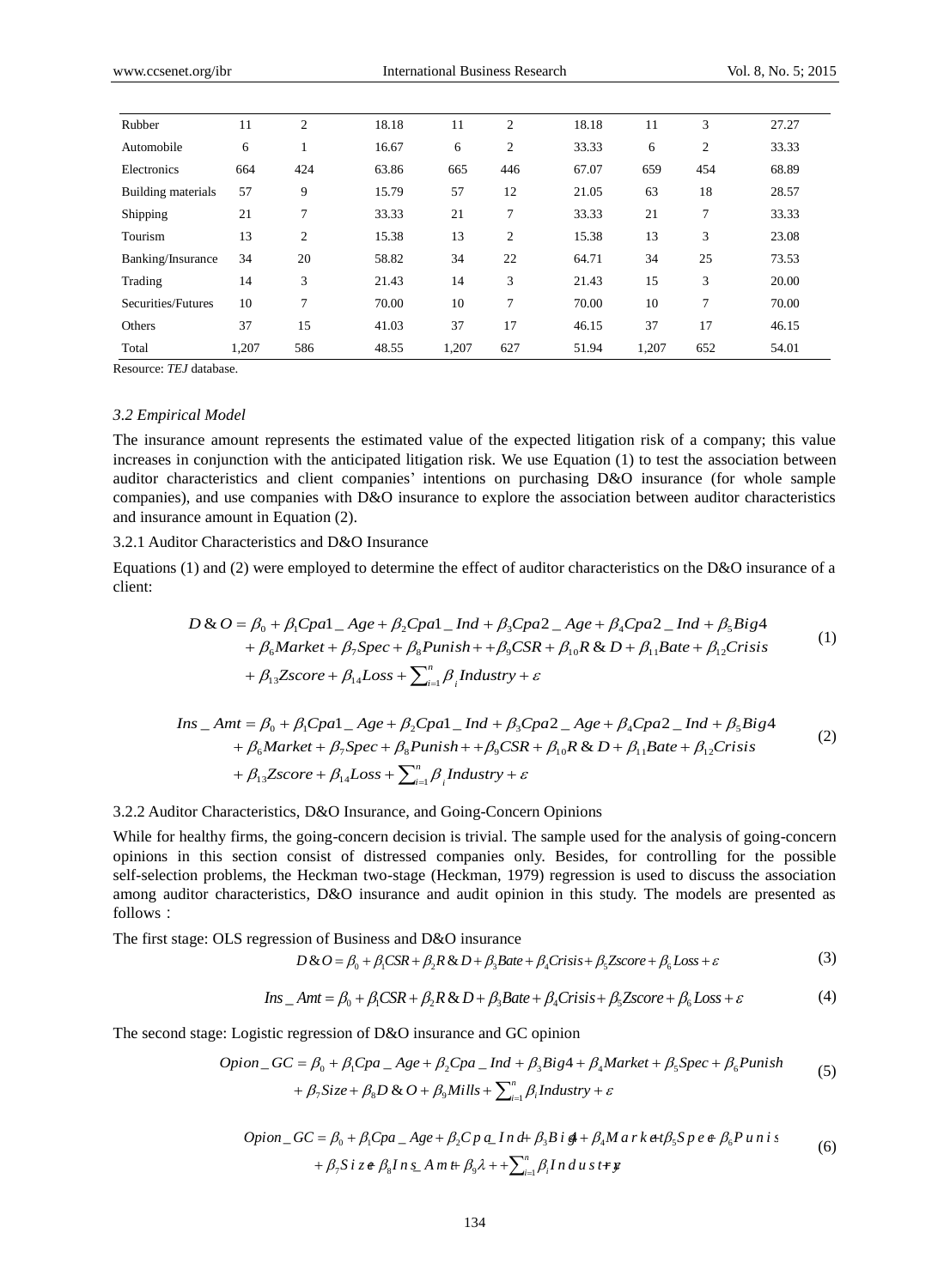## 3.2.3 Dependent Variables

D&O insurance (*D&O*): A dummy variable to indicate a company with D&O insurance.

Insured amount (*Ins\_Amt*): The size of D&O insurance of a company which is measured by nature logarithm of a company's D&O insured amount.

Going-concern audit opinions (*Opion\_GC*): A dummy variable to indicate a company receives a going-concern opinion from its auditor.

3.2.4 Independent Variables

Auditor seniority (*Cpa\_Age*): The seniority of an auditor, which is measured by the years that particular auditor has worked since 1983 (Note 3).

Auditor industry experience (*Cpa\_Ind*): The industry-specific experience of an auditor, which is measured by the years that particular auditor has worked in a specific industry since 1983.

Auditor market share (*Market*): The market share of an auditor, which is measured by the ratio of the summary of clients' market value of each auditor to the total market value of the listed companies.

Auditor punishment (*Punish*): A dummy variable to indicate if the leading or concurring auditor of a company has ever been sanctioned since 1998 (Note 4).

Big 4 firm (*Big4*): A dummy variable to indicate a company was audited by Big 4 audit firm.

Industry specialist (*Spec*): A dummy variable to indicate a company was audited by an industry specialist auditor. We applied the company's sales revenue to calculate the industry-specific market share of the auditor (Casterella, Francis, Lewis, & Walker, 2004; Krishnan, 2003) and classified an auditor as a specialist if the auditor had 33 percent or more market share in an industry (Huang, Liu, Raghunandan, &Rama, 2007; Rose-Green et al., 2011).

## 3.2.5 Control Variables

The business environment involves uncertainties, such as financial and operational risk, maybe results distress and litigation risk. In this study, we proposed that companies that experienced a financial crisis, a net loss in previous year, and Altman Z score is less than 1.81 to measure financial risks, as well as the expenditure ratio for research and development (R&D), social responsibility event, and market bate to measure operational risks. We predict that these variables will have positive correlation with D&O insurance.

CSR (*CSR*): A dummy variable to indicate a company that experienced negative corporate social responsibility events (Note 5) in previous two years had.

R&D (*R&D*): R&D investment of a company which is measured by the ratio of research and development expenditure to total sales.

Beta (*Beta*): The systematic risk of a company which is measured by the 12 months' market beta.

Crisis (*Crisis*): A dummy variable to indicate if a company has ever been classified as a financial crisis company in the *TEJ* database since 1990.

Z score (*Zscore*): A dummy variable to indicate a company with an Altman Z score less than 1.81 (Asthana, Balsam, & Krishnan, 2010).

Loss (*Loss*): A dummy variable to indicate a company reported a net loss in previous year.

Company size (*Size*): According to Becker, DeFond, Jiambalvo, and Subramanyam (1998), we use the nature logarithm of a company's total assets to measure the size of company. Finally, we include 20 industry indicator variables since Ge and McVay (2005) suggest that there is an association between internal control weaknesses and firm industry. We estimate our regression models with and without the industry variables with qualitatively identical results.

# **4. Results**

## *4.1 Descriptive Statistical Analysis*

Table 2 presents the descriptive statistics. The mean values of the companies' D&O insurance (*D&O*) and insured amount (*Ins\_Amt*) are 0.52 and 5.21, respectively. The mean of the going-concern opinions (*Opion*\_*GC*) is 0.02, which is consistent with the reservations included in the audit opinions.

Regarding the auditor characteristics, the average practice seniority of the leading and concurring auditors are 11.86 (*Cpa1\_Age*) and 11.88 (*Cpa2\_Age*) years, respectively, whereas the mean values of the industry experience variables are 8.11 (*Cpa1\_Ind*) and 7.48 (*Cpa2\_Ind*) years, respectively. This shows that the leading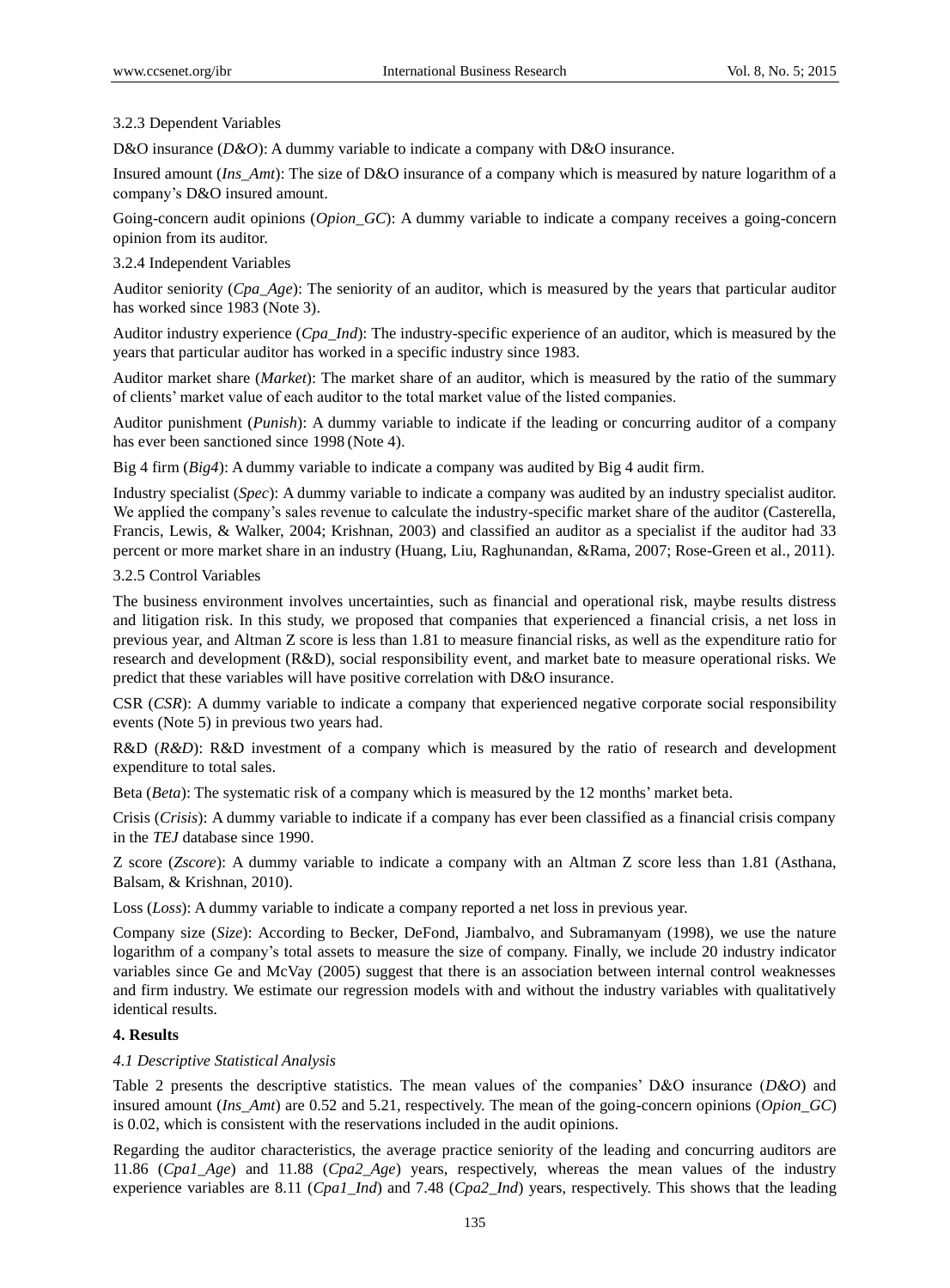auditor possessed greater industry experience. The mean market share among the auditors is 0.5%, indicating that the Taiwanese audit market is highly competitive. The mean values of *Big4* and *Spec* are 0.83 and 0.10, respectively, indicating that the Big 4 firms had audited the majority of listed companies in Taiwan. The mean of *Punish* was 0.10. Because the majority of punishments imposed on the audit firms in Taiwan applied to individual accountants, the degree of market competition enabled auditors with established reputations to improve their auditing quality. Regarding the control variables, the mean values for *CSR*, *R&D, Bate, Crisis*, *Zscore*, *Loss*, and company size are 0.12, 4.22%, 0.91, 0.02, 0.34, 0.35, and 6.62, respectively.

| Variables            | Mean  | Median  | S.D.  | Min    | Max    |
|----------------------|-------|---------|-------|--------|--------|
| $D\&O$               | .52   | 1.00    | .50   | .00.   | 1.00   |
| Ins_Amt              | 5.21  | 5.20    | .47   | 2.06   | 6.82   |
| $Opin\_GC$           | .02   | .00     | .15   | .00.   | 1.00   |
| Cpa_Age              | 15.56 | 15.00   | 5.41  | 1.00   | 28.00  |
| $Cpal\_Age$          | 11.86 | 12.00   | 5.94  | 1.00   | 28.00  |
| Cpa2_Age             | 11.88 | 12.00   | 6.42  | 1.00   | 28.00  |
| $Cpa\_Ind$           | 10.61 | 10.00   | 5.07  | 1.00   | 25.00  |
| Cpal_Ind             | 8.11  | 7.00    | 4.91  | 1.00   | 24.00  |
| $Cpa2\_Ind$          | 7.48  | 6.00    | 5.28  | 1.00   | 25.00  |
| Big4                 | .83   | 1.00    | .37   | .00.   | 1.00   |
| Market (%)           | .50   | .20     | .96   | .00.   | 10.18  |
| <b>Spec</b>          | .02   | .00     | .13   | .00    | 1.00   |
| Punish               | .10   | .00     | .30   | .00    | 1.00   |
| CSR                  | .12   | $.00\,$ | .32   | .00.   | 1.00   |
| $R&D\left(\%\right)$ | 4.22  | 1.25    | 21.27 | .00.   | 997.30 |
| <b>Bate</b>          | .91   | .95     | .31   | $-.81$ | 1.78   |
| Crisis               | .02   | .00     | .15   | .00    | 1.00   |
| Zscore               | .34   | .00     | .47   | .00    | 1.00   |
| Loss                 | .35   | $.00\,$ | .48   | .00.   | 1.00   |
| Size                 | 6.62  | 6.51    | .68   | 4.51   | 9.67   |

#### Table 2. Descriptive statistics

*Note.* Obs.=3,621.

Variable Definitions: *D*&*O=*1 if the company had D&O insurance, 0 otherwise; I*ns\_Amt=* natural logarithm of the insured amount; *Opion\_GC=*1 if the auditor issue going-concern opinion, 0 otherwise; *Cpa1\_Age=*years of leading auditor's seniority practice since 1983; *Cpa1\_Ind=* years of leading auditor's industry experience since 1983;*Cpa2\_Age* =years of concurring auditor's seniority practice since 1983; *Cpa2\_Ind=* years of concurring auditor's industry experience since 1983; *Big4=*1 if the company was audited by Big 4 firm, 0 otherwise; *Market=*the average market share of the auditors; *Spec=*1 if the company was audited by an industry specialist, 0 otherwise; *Punish=*1 if the auditor had been punished by the authorities since 1998, 0 otherwise; *CSR=*1 if a company had experienced corporate social responsibility events in previous two years, 0 otherwise;  $R\&D$ =the expenditure on research and development costs ratio; Bate=systematic risk, using the firm's market beta which is calculated over 12 months ending with the fiscal year end; *Crisis=*1 if the company had experienced a financial crisis event, 0 otherwise; *Zscore=*1 if the Altman Z score is less than 1.81, 0 otherwise; *Loss=*1 if a company reported a net loss in previous year, 0 otherwise; *Size=*the company scale, natural logarithm of total assets.

#### *4.2 T Test of Insured and Uninsured Companies*

Core (2000) pointed out that a company's litigation risk is related to the quality of its governance, which ultimately affects the decision to purchase D&O insurance. Alles, Datar, and Friedland (2006) argued that governance-linked D&O insurance is used for market-based governance, with process-based coverage providing the tools for superior governance risk management with the motivation for directors to exercise their fiduciary responsibilities. This study examined the mean of insured and uninsured companies to identify any differences in corporate governance characteristics. We compared ownership structure (i.e., the shares held by directors and supervisors, and shares held by institutional investors) and the management on corporate responsibility awareness (i.e., director and supervisors' shareholding pledge ratio, whether director and supervisors' holdings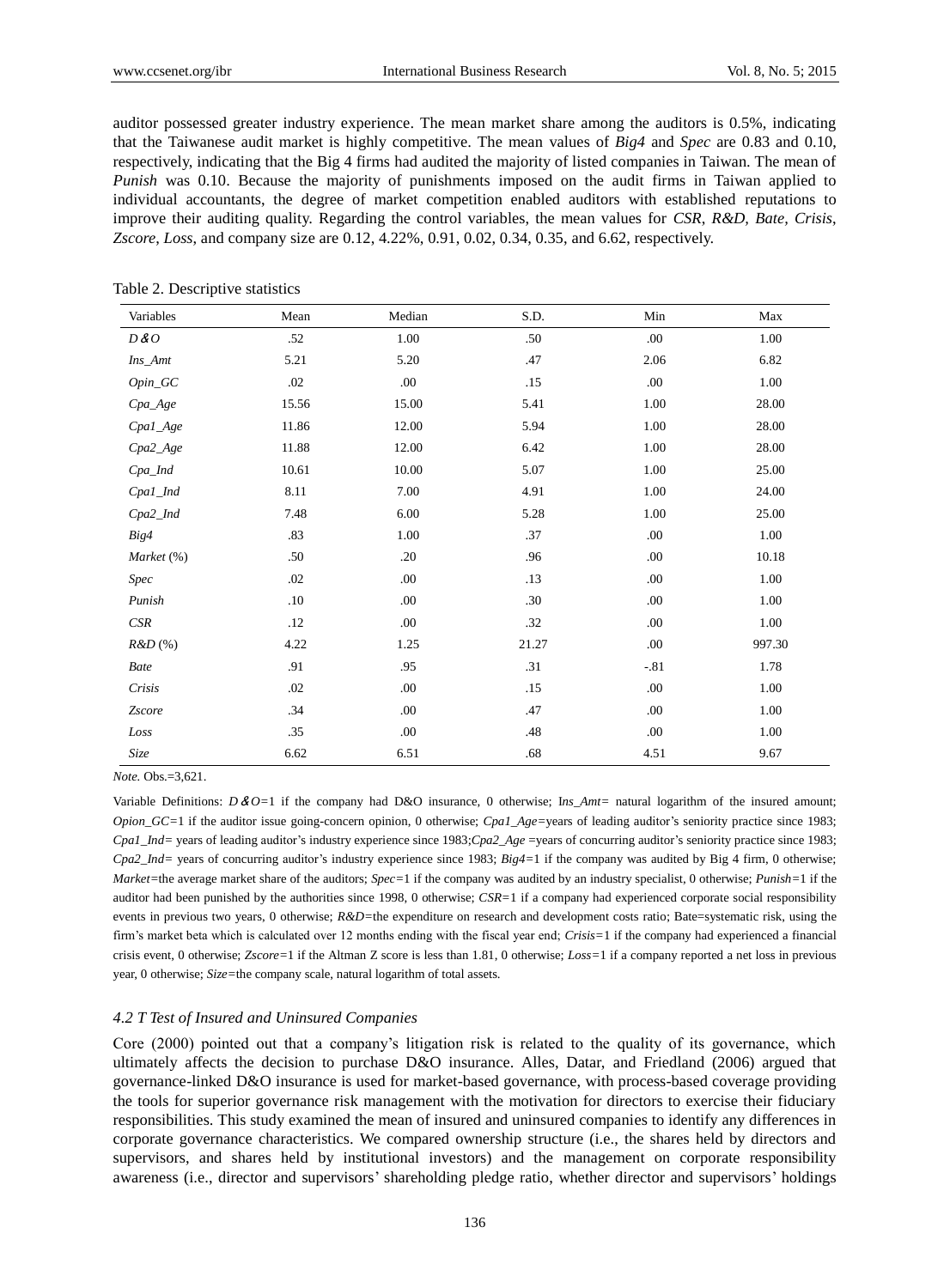were below the statutory percentage, the manager's internalization, whether a manager was a concurrent board chairperson and CEO (chief executive officer), and the CEO and CFO (chief finance officer) turnover for the previous 3 years).

The results shown in Table 3 indicate that the shareholding of director and supervisor was lower and the proportion of institutional shareholders was higher among insured companies compared with uninsured companies. This indicates that insured companies have effective supervising mechanisms. However, the shareholding pledges and insufficient shareholding by directors and supervisors were more severe for companies with D&O insurance than they were for those without D&O insurance. Furthermore, the CEO and CFO turnover rates were higher among insured companies because the corporate governance of the insured companies was weaker than that of the uninsured companies. However, the insured companies compensated for their weaknesses through external monitoring mechanisms such as higher institutional shareholding and appointing Big 4 firms, and industry specialists to audit their financial statements.

|                                | All Obs. | D&O insurer | Non-D&O insurer |            | $t$ -test                              |
|--------------------------------|----------|-------------|-----------------|------------|----------------------------------------|
|                                | mean     | mean        | mean            | $t$ -value | $p$ -value                             |
| Corporate governance           |          |             |                 |            |                                        |
| $Dshare(\%)$                   | 19.67    | 21.70       | 24.50           | $-5.590$   | $***$<br>.000                          |
| $Ishare(\%)$                   | 7.77     | 9.70        | 5.80            | 9.460      | $.000$                                 |
| $Pledge\left(\% \right)$       | 9.24     | 9.90        | 8.60            | 2.195      | .028                                   |
| <b>Insufy</b>                  | .06      | .09         | .03             | 7.672      | .000                                   |
| MgInsid                        | .44      | .38         | .49             | $-6.663$   | .000                                   |
| Concure                        | .29      | .28         | .30             | $-1.491$   | .136                                   |
| $CEO$                          | .52      | .59         | .45             | 5.289      | .000                                   |
| CFO                            | .58      | .66         | .51             | 4.755      | $.000$ $\hspace{0.1cm}^{\ast\ast\ast}$ |
| <b>Auditor characteristics</b> |          |             |                 |            |                                        |
| Cpa_Age                        | 15.56    | 15.43       | 15.70           | $-1.459$   | .145                                   |
| Cpal_Age                       | 11.86    | 11.42       | 12.32           | $-4.569$   | .000                                   |
| Cpa2_Age                       | 11.88    | 12.22       | 11.52           | 3.308      | .001                                   |
| Cpa_Ind                        | 10.61    | 10.47       | 10.75           | $-1.672$   | $.095$ $\hspace{0.1cm}^*$              |
| Cpal_Ind                       | 8.11     | 7.74        | 8.51            | $-4.695$   | .000                                   |
| Cpa2_Ind                       | 7.48     | 7.71        | 7.24            | 2.694      | $***$<br>.007                          |
| Big4                           | .83      | .89         | .78             | 8.951      | ***<br>.000                            |
| Market (%)                     | .50      | .60         | .40             | 6.041      | .000                                   |
| <b>Spec</b>                    | .02      | .02         | .01             | 2.000      | .046 $*$                               |
| Punish                         | $.10\,$  | $.10\,$     | .10             | .079       | .937                                   |
| CSR                            | .12      | .13         | .10             | 2.356      | .019 **                                |
| R&D(%)                         | 4.22     | 5.80        | 2.60            | 4.575      | $.000$ $\hspace{0.1cm}^{\ast\ast\ast}$ |
| <b>Bate</b>                    | .91      | .95         | .85             | 10.086     | $.000$ $\hspace{0.1cm}^{\ast\ast\ast}$ |
| Crisis                         | $.02\,$  | .02         | .02             | .258       | .796                                   |
| Zscore                         | .34      | .30         | .37             | $-4.434$   | .000                                   |
| Loss                           | .35      | .33         | .37             | $-1.921$   | $.055$ $\hspace{0.1cm}^*$              |
| Size                           | 6.62     | 6.69        | 6.54            | 6.850      | $.000$ $\hspace{0.1cm}^{\ast\ast\ast}$ |
| Obs.                           | 3,621    | 1,865       | 1,756           |            |                                        |

Table 3. Difference test of with and without D&O insurance

*Note.* Variable Definitions: *Dshare=*the ratio of shares held by directors and supervisors; *Ishare=*the ratio of shares held by institutional investors; *Pledge=*the ratio of pledged shares held by directors and supervisors; *Insufy=*1 if the shares held by directors and supervisors below the statutory percentage, 0 otherwise; *MgInsid=*1 if the manager internalization, 0 otherwise; *Concure=*1 if the manager was a concurrent board chairperson and the CEO, 0 otherwise; *CEO=*the times of change in previous 3 years of the CEO; *CFO=*the times of change in previous 3years of the CFO; Other variables are defined in Table 2.

Statistical significance: \*p<.10; \*\*p<.05; \*\*\*p<.01 levels (two-tailed).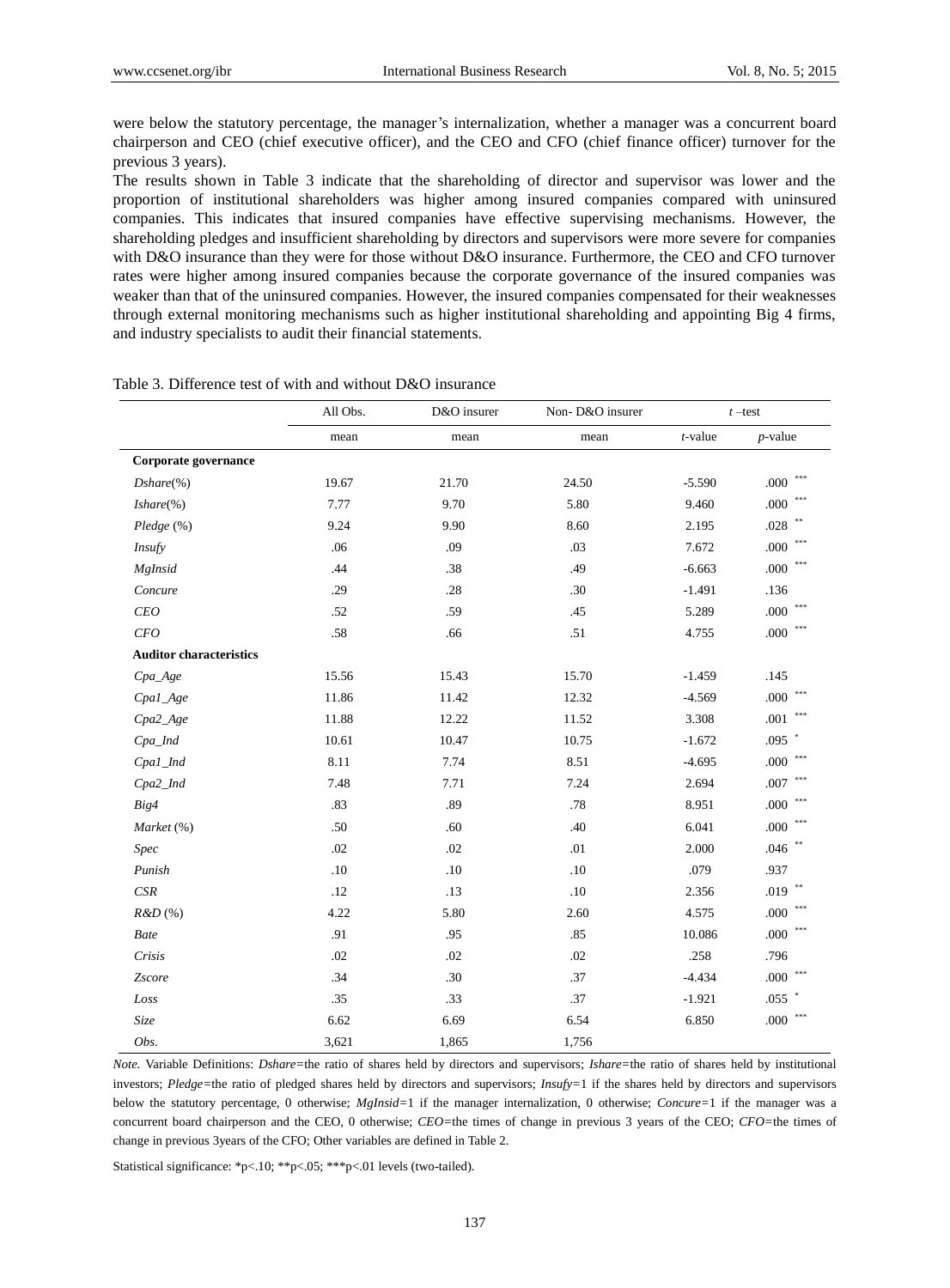### *4.3 Correlation between Variables*

Table 4 shows the Pearson correlation coefficients for the discussed variables. Panel A shows the correlations of auditor characteristics, D&O insurance, and going-concern opinions. The correlations for numerous independent variables are statistically significant, and the variance inflation factor (VIF) values shown in Panel B do not indicate the existence of a collinearity problem.

## *4.4 Regression Analysis*

#### 4.4.1 Auditor Characteristics and D&O Insurance

In Table 5, Model 1 and 2 show the results of incorporating both auditors, whereas Models 3 and 4 show the results of the leading and concurring auditors(Note 6), respectively.

Table 4. Pearson correlation matrix

| <b>Panel A</b> |                                                                                                                                 |           |            |               |               |               |             |             |           |            |            |                |       |             |           |           |               |               |       |
|----------------|---------------------------------------------------------------------------------------------------------------------------------|-----------|------------|---------------|---------------|---------------|-------------|-------------|-----------|------------|------------|----------------|-------|-------------|-----------|-----------|---------------|---------------|-------|
|                | Opin GC                                                                                                                         | D&O       | Cpa Age    | Cpa_Ind       | Big 4         | <b>Market</b> |             | <b>Spec</b> | Punish    |            | <b>CSR</b> | <b>R&amp;D</b> |       | <b>Bate</b> |           | Crisis    | <b>Zscore</b> | Loss          | Size  |
| Opin GC        | 1.00                                                                                                                            |           |            |               |               |               |             |             |           |            |            |                |       |             |           |           |               |               |       |
| D&O            | $-.012$                                                                                                                         | 1.00      |            |               |               |               |             |             |           |            |            |                |       |             |           |           |               |               |       |
| Cpa Age        | $-.020$                                                                                                                         | $-0.024$  | 1.00       |               |               |               |             |             |           |            |            |                |       |             |           |           |               |               |       |
| Cpa_Ind        | $-0.065$ **                                                                                                                     | $-0.028$  | $.654$ **  | 1.00          |               |               |             |             |           |            |            |                |       |             |           |           |               |               |       |
| Big 4          | $-139$ **                                                                                                                       | $.147$ ** | $-.100$ ** | $.047$ **     | 1.00          |               |             |             |           |            |            |                |       |             |           |           |               |               |       |
| <b>Market</b>  | $-.028$                                                                                                                         | $.100**$  | $.084$ **  | $.098$ **     | $.204$ **     | 1.00          |             |             |           |            |            |                |       |             |           |           |               |               |       |
| <b>Spec</b>    | $-.020$                                                                                                                         | $.033$ *  | $.048$ **  | $-.022$       | $.057$ **     | .173          | **<br>1.00  |             |           |            |            |                |       |             |           |           |               |               |       |
| Punish         | $.036$ *                                                                                                                        | .001      | $.093$ **  | $.033$ *      | $-115$ **     | $-0.033$ *    | $-.028$     |             | 1.00      |            |            |                |       |             |           |           |               |               |       |
| <b>CSR</b>     | $.105$ **                                                                                                                       | $.039$ *  | .010       | $-.009$       | $-.008$       | $.040$ *      |             | $.069$ **   | .012      |            | 1.00       |                |       |             |           |           |               |               |       |
| <b>R&amp;D</b> | .014                                                                                                                            | $.076$ ** | .022       | .015          | $-.021$       | .000          | $-0.022$    |             | $.063$ ** |            | $.060$ **  | 1.00           |       |             |           |           |               |               |       |
| <b>Bate</b>    | $-0.090$ **                                                                                                                     | $.165$ ** | .020       | $.079$ **     | $.106$ **     | $.093$ **     | .027        |             | $-.015$   |            | $.035$ *   | .012           |       | 1.00        |           |           |               |               |       |
| Crisis         | $.407$ **                                                                                                                       | .004      | $-0.035$ * | $-0.064$ **   | $-143$ **     | $-0.022$      | $-.020$     |             | $.052$ ** |            | $.073$ **  | .020           |       | $-111$ **   | 1.00      |           |               |               |       |
| <b>Zscore</b>  | $.165$ **                                                                                                                       | $-074$ ** | .032       | .009          | $-0.082$ **   | $-0.002$      | .005        |             | .020      |            | .186       | **<br>$-.013$  |       | .016        | .159      | 事事        | 1.00          |               |       |
| Loss           | $.199$ **                                                                                                                       | $-.032$   | $-0.036$ * | 事事<br>$-.068$ | $-.119$<br>本本 | $-0.092$ **   | $-0.076$ ** |             | .014      |            | $.149$ **  | .080           | 事本    | $-034$ *    |           | $.184$ ** | $.345$ **     | 1.00          |       |
| Size           | $-0.092$ **                                                                                                                     | $.113***$ | $.086$ **  | 本本<br>.108    | $.157$ **     | .295          | 事本          | $.250$ **   | .002      |            | $.155$ **  | $-0.095$ **    |       | 本本<br>.340  | $-131$ ** |           | 半半<br>.127    | 事本<br>$-.189$ | 1.00  |
|                |                                                                                                                                 |           |            |               |               |               |             |             |           |            |            |                |       |             |           |           |               |               |       |
| <b>Panel B</b> |                                                                                                                                 |           |            |               |               |               |             |             |           |            |            |                |       |             |           |           |               |               |       |
|                | D&O                                                                                                                             | Cpa_Age   | Cpa Ind    | Big 4         | <b>Market</b> |               | <b>Spec</b> | Punish      |           | <b>CSR</b> |            | <b>R&amp;D</b> | Bate  |             | Crisis    |           | <b>Zscore</b> | Loss          | Size  |
| D&O            |                                                                                                                                 | 1.839     | 1.821      | 1.130         | 1.152         |               | 1.097       | 1.028       |           | 1.084      |            | 1.027          | 1.154 |             | 1.089     |           | 1.229         | 1.258         | 1.457 |
| Opin_GC        | 1.072<br>ATLACE A HISTORICAL COLLECTION OF THE LOCAL CONTRACTOR COLLECTION CONTRACTOR AND LOCAL AND LOCAL CONTRACTOR CONTRACTOR | 1.839     | 1.825      | 1.147         | 1.155         |               | 1.097       | 1.028       |           | 1.085      |            | 1.033          | 1.174 |             | 1.091     |           | 1.238         | 1.259         | 1.461 |

Note: All variables are defined in Table 2. Statistical significance: \*p<.10; \*\*p<.05; \*\*\*p<.01 levels (two-tailed)

Table 5 shows that the coefficients for *Cpa\_Age* are not significant in Models 1 and 2, although they are statistically significant and positive in Model 4. These results imply that (a) the practice seniority of the leading auditor was unrelated to the D&O insurance of the client, and (b) the concurring auditor was relatively more careful about it. However, the coefficient for *Cpa1* Ind is statistically significant and negative ( $\beta$  = -.028,  $p < .01$ ) in Models 1 and 2, and the coefficient for *Cpa2\_Ind* was significantly negative in Model 4. These results reflected the symbiotic system in the two-auditor environment in Taiwan, in which the client generally had a higher level of trust in the leading auditor. In practice, the companies frequently established relationships with the auditing firms because of the services offered by the leading auditor, indicating that the industry experience of auditors reduced the demand of insurance of clients.

| Table 5. All sample-equation (1) |  |  |  |  |  |
|----------------------------------|--|--|--|--|--|
|----------------------------------|--|--|--|--|--|

|                       |                          | Model 1     |            | Model 2     |            | Model 3     |                       | Model 4     |                                        |
|-----------------------|--------------------------|-------------|------------|-------------|------------|-------------|-----------------------|-------------|----------------------------------------|
|                       |                          | Coefficient | $P$ value  | Coefficient | $P$ value  | Coefficient | $P$ value             | Coefficient | $P$ value                              |
| $Cpa\_Age$            | $+$                      | .009        | .300       |             |            |             |                       |             |                                        |
| $Cpal_Age$            | $+$                      |             |            | .008        | .413       | .013        | .174                  |             |                                        |
| Cpa2_Age              | $+$                      |             |            | .013        | .122       |             |                       | .019        | $.018$ **                              |
| $Cpa\_Ind$            | $\overline{\phantom{a}}$ | $-.028$     | $.003$ *** |             |            |             |                       |             |                                        |
| $Cpal$ <sub>Ind</sub> | $\overline{\phantom{a}}$ |             |            | $-.038$     | $.001$ *** | $-.043$     | $.000$ <sup>***</sup> |             |                                        |
| $Cpa2\_Ind$           | $\overline{\phantom{a}}$ |             |            | $-.009$     | .398       |             |                       | $-.017$     | $.079$ *                               |
| Big4                  | $\, +$                   | .624        | $.000$ *** | .588        | $.000$ *** | .556        | $.000$ ***            | .632        | $.000$ $\hspace{0.1cm}^{\ast\ast\ast}$ |
| Market                | $+$                      | 9.635       | $.021$ *** | 8.439       | $.043$ **  | 9.734       | $.020$ **             | 9.047       | .031                                   |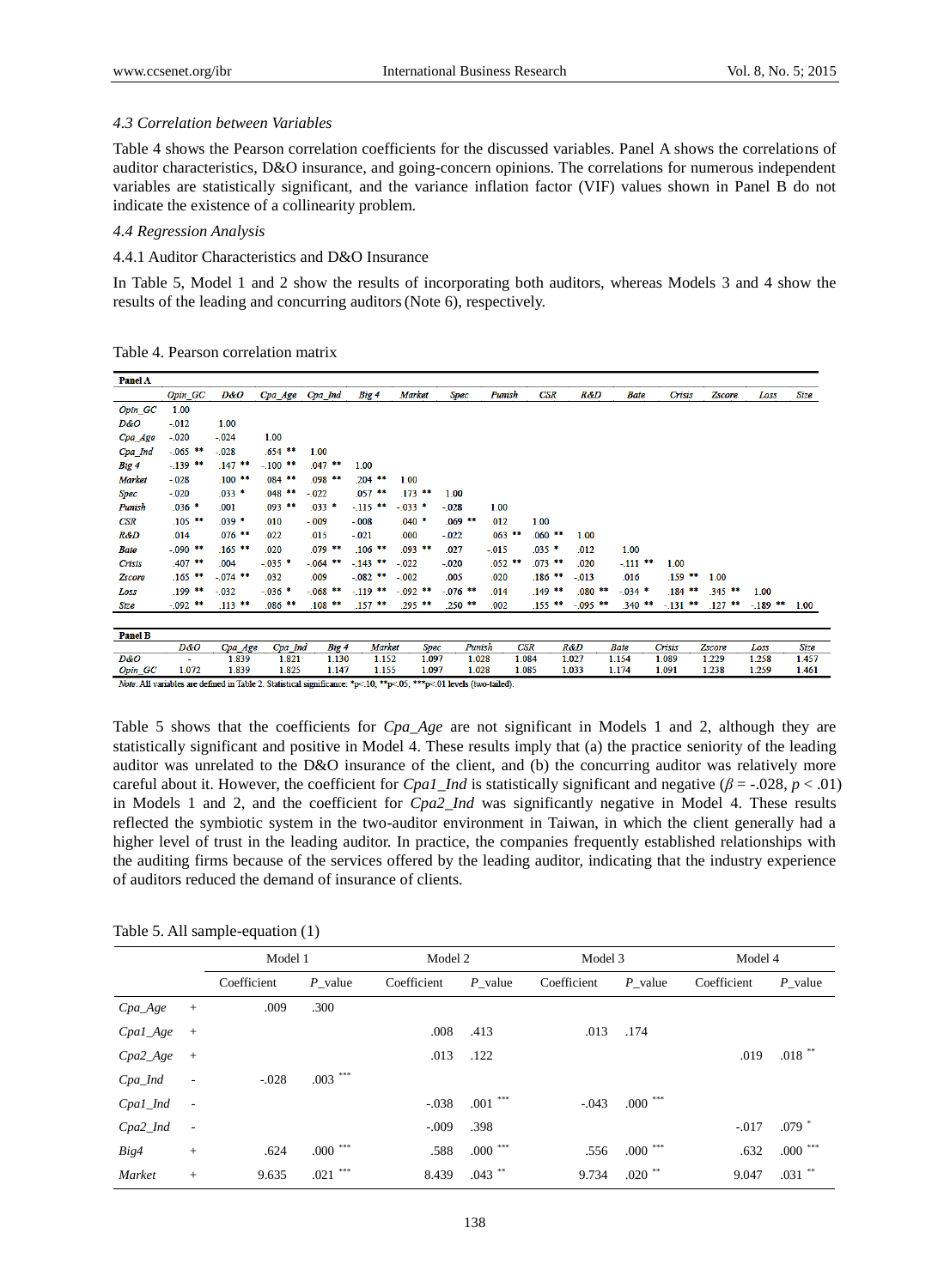| <b>Spec</b>      |                          | $-.027$  | .926                                   | $-.034$  | .908              |          |                                        |          |                      |
|------------------|--------------------------|----------|----------------------------------------|----------|-------------------|----------|----------------------------------------|----------|----------------------|
| $Spec_1$         | $\overline{\phantom{a}}$ |          |                                        |          |                   | $-.255$  | .402                                   |          |                      |
| $Spec_2$         | $\overline{\phantom{a}}$ |          |                                        |          |                   |          |                                        | $-.350$  | .255                 |
| Punish           | $^{+}$                   | .095     | .430                                   | .102     | .400              |          |                                        |          |                      |
| Punish_1         | $+$                      |          |                                        |          |                   | $-.142$  | .204                                   |          |                      |
| Punish_2         |                          |          |                                        |          |                   |          |                                        | .273     | $.013$ $^{\ast\ast}$ |
| CSR              | $^{+}$                   | .217     | .057 $*$                               | .218     | $.056$ $*$        | .220     | $.054$ $*$                             | .219     | $.054$ $*$           |
| R&D              | $\! +$                   | 5.118    | $.000$ $^{***}\;$                      | 5.151    | $.000$ $^{***}\;$ | 5.157    | $.000$ $^{***}\;$                      | 5.134    | $.000$ $^{***}\;$    |
| <b>Bate</b>      | $^{+}$                   | .827     | $.000$ $^{***}\;$                      | .836     | $.000$ $^{***}\;$ | .824     | $.000$ $^{***}\;$                      | .819     | $.000$ $^{***}\;$    |
| Crisis           | $\! +$                   | .674     | $.006$ $\hspace{0.1cm}^{\ast\ast\ast}$ | .682     | $.005$ ***        | .708     | $.004$ $\hspace{0.1cm}^{\ast\ast\ast}$ | .692     | $.005$ $^{***}\;$    |
| Zscore           | $\! +$                   | $-410$   | $.000$ $^{***}\;$                      | $-416$   | $.000$ $^{***}\;$ | $-415$   | $.000$ ***                             | $-417$   | $.000$ $^{***}\;$    |
| Loss             | $\! +$                   | .014     | .862                                   | .009     | .916              | .002     | .976                                   | .025     | .764                 |
| Size             | $^{+}$                   | .312     | $.000$ $^{***}\;$                      | .308     | $.000$ $^{***}\;$ | .320     | $.000$ $^{***}\;$                      | .309     | $.000$ $^{***}\;$    |
| Constant         |                          | $-3.262$ | $.000$ $^{***}\;$                      | $-3.230$ | $.000$ $^{***}\;$ | $-3.188$ | $.000$ $^{***}\;$                      | $-3.495$ | $.000$ $^{***}\;$    |
| Industry         |                          | Included |                                        | Included |                   | Included |                                        | Included |                      |
| Cox& Snell $R^2$ |                          | .083     |                                        | .087     |                   | .087     |                                        | .084     |                      |
| Nagelkerke $R^2$ |                          | .111     |                                        | .116     |                   | .115     |                                        | .112     |                      |
| Obs.             |                          | 3621     |                                        | 3621     |                   | 3621     |                                        | 3621     |                      |

*Note.* All variables are defined in Table 2. Statistical significance: \*p<.10; \*\*p<.05; \*\*\*p<.01 levels (two-tailed).

This finding is also reflected in the *Spec* variable. The coefficient for *Spec* was non-significant and negative for all of the models, implying that the D&O coverage of the client was lower when the auditors were industry specialists. These results indicate that auditors with relatively more industry experience can indirectly reduce the insurance premiums of their clients; therefore, they can decrease the demand for D&O insurance. In other word, for some companies, engaging specialist auditors may be a substitute governance mechanism for D&O insurance.

Moreover, the coefficients for *Big 4* and *Market* were significant and positive in all of the models, indicating that audit firms with a greater market share and better reputations were more diligent in considering the risk diversification of D&O insurance. The monitoring by Big 4 can increase the number of companies that had D&O insurance. In Model 1, the coefficient of *Punish* is positive, and the coefficient of *Punish\_cpa2* is statistically significant and positive in Model 4, indicating that the clients tended to have a higher D&O coverage if the auditors had been punished by authorities. The risk factor variables (*CSR*, *R&D*, *Bate*, and *Crisis*) were statistically significant and positive, and the coefficient of *Zscore* is significantly negative in all of the models, indicating that the demand for company D&O insurance is increasing with the business risk company faced. Besides, for the effect of size on D&O insurance, the results show that company is significantly positively associated with D&O insurance. Consistent with prior studies, we find that the demand for D&O insurance is increasing with the size of company.

Furthermore, we tested the subsample of insured companies and used the insured amount (*Ins\_Amt*) as a dependent variable. The results shown in Table 6 indicate that the practice seniority of auditors reduced the insurance cost and is negative with insured amount; however, auditors with comparatively greater industry experience, greater market share, better reputation  $(Big4)$ , and those that had been punished by authorities made their clients had higher insured amount. The results of other explanatory variables are similar to the results as shown in Table 5.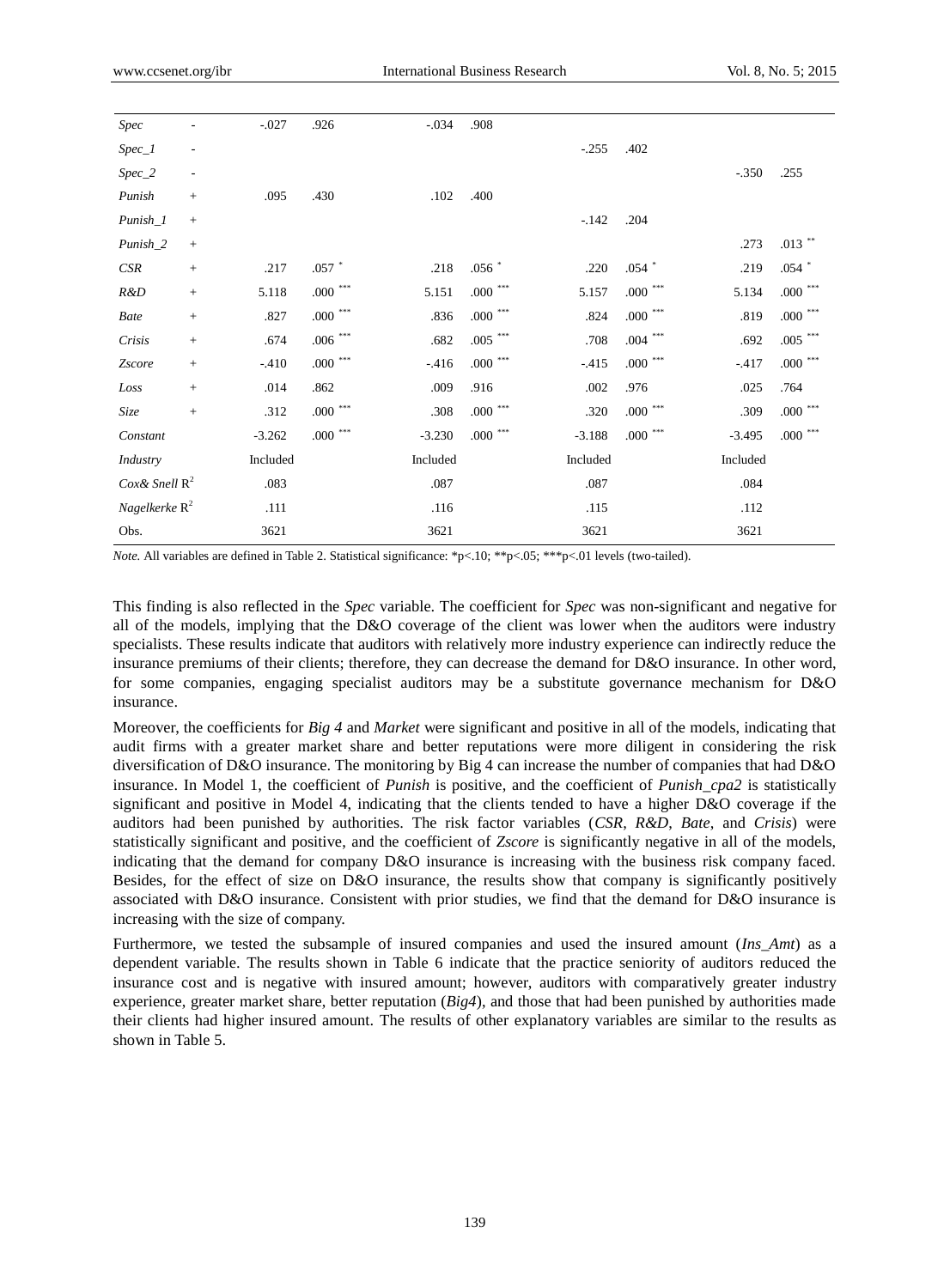|                         |                          | Model 1     |            |           | Model 2     |               | Model 3     |                       | Model 4     |                                        |
|-------------------------|--------------------------|-------------|------------|-----------|-------------|---------------|-------------|-----------------------|-------------|----------------------------------------|
|                         |                          | Coefficient | $P$ _value |           | Coefficient | $P$ _value    | Coefficient | $P_{value}$           | Coefficient | $P$ _value                             |
| $Cpa\_Age +$            |                          | $-.006$     | .012       | $\approx$ |             |               |             |                       |             |                                        |
| $Cpal\_Age +$           |                          |             |            |           | .000        | .929          | $-.002$     | .367                  |             |                                        |
| $Cpa2_Age +$            |                          |             |            |           | $-.007$     | ***<br>.001   |             |                       | $-.007$     | $.001$ <sup>***</sup>                  |
| $Cpa\_Ind -$            |                          | .006        | .017       |           |             |               |             |                       |             |                                        |
| $Cpal\_Ind -$           |                          |             |            |           | $-.003$     | .309          | .000        | .945                  |             |                                        |
| $Cpa2\_Ind$ -           |                          |             |            |           | .010        | ***<br>.000   |             |                       | .009        | $.000$ $\hspace{0.1cm}^{\ast\ast\ast}$ |
| Big4                    | $+$                      | .142        | .000       | ***       | .141        | ***<br>.000   | .149        | ***<br>.000           | .142        | $.000$ $\hspace{0.1cm}^{\ast\ast\ast}$ |
| Market                  | $+$                      | 2.501       | .004       | $***$     | 2.506       | ***<br>$.004$ | 2.346       | ***<br>$.007$         | 2.456       | .005                                   |
| <b>Spec</b>             |                          | .027        | .691       |           | .044        | .523          |             |                       |             |                                        |
| $Spec_1$                | $\overline{\phantom{a}}$ |             |            |           |             |               | $-.004$     | .961                  |             |                                        |
| $Spec_2$                | $\overline{\phantom{a}}$ |             |            |           |             |               |             |                       | .074        | .346                                   |
| Punish                  | $+$                      | .078        | $.014\,$   | $\approx$ | .077        | **<br>$.014$  |             |                       |             |                                        |
| $Punish_1 +$            |                          |             |            |           |             |               | .031        | .348                  |             |                                        |
| $Punish_2$              | $+$                      |             |            |           |             |               |             |                       | .077        | $.004$ $\hspace{0.1cm}^{\ast\ast\ast}$ |
| CSR                     | $+$                      | $-.048$     | .095       |           | $-.050$     | .081          | $-.052$     | .074                  | $-.050$     | .081                                   |
| R&D                     | $+$                      | .072        | .027       | **        | .069        | **<br>.034    | .076        | **<br>.020            | .074        | .021                                   |
| <b>Bate</b>             | $^{+}$                   | .033        | .340       |           | .030        | .377          | .037        | .282                  | .029        | .393                                   |
| Crisis                  | $+$                      | .270        | $.000$     | ***       | .260        | ***<br>.000   | .268        | ***<br>.000           | .268        | $.000$ $\hspace{0.1cm}^{\ast\ast\ast}$ |
| Zscore                  | $+$                      | $-.040$     | .076       |           | $-.037$     | .100          | $-.041$     | .072                  | $-.039$     | .087                                   |
| Loss                    | $+$                      | .031        | .157       |           | .029        | .186          | .029        | .187                  | .030        | .179                                   |
| Size                    | $^{+}$                   | .312        | .000       | ***       | .313        | ***<br>$.000$ | .318        | ***<br>.000           | .312        | $.000$ $^{***}\;$                      |
| Constant                |                          | 2.962       | .000       | ***       | 2.971       | ***<br>.000   | 2.928       | $.000$ <sup>***</sup> | 2.956       | $.000$ $\hspace{0.1cm}^{\ast\ast\ast}$ |
| Industry                |                          |             | Included   |           |             | Included      |             | Included              |             | Included                               |
| Adjusted $\mathbb{R}^2$ |                          | .285        |            |           | .288        |               | .281        |                       | .289        |                                        |
| Obs.                    |                          | 1865        |            |           | 1865        |               | 1865        |                       | 1865        |                                        |

## Table 6. Insured subsample-equation (2)

*Note.* All variables are defined in Table 2. Statistical significance: \*p<.10; \*\*p<.05; \*\*\*p<.01 levels (two-tailed).

#### 4.4.2 Auditor Characteristics, D&O Insurance, and Going-Concern Opinions

We included the independent variable *D&O* in Equation (5) and variable *Ins\_Amt* in Equation (6) to test the relationships among auditor characteristics, D&O insurance, and going-concern opinions. Since the going-concern issue may mainly considered in companies with high financial distress probabilities, we use only companies with Altman Z scores less 1.81 to be the sample companies in the section. In addition, as mentioned before, to control for the possible self-selection problems, the Heckman two-stage (Heckman, 1979) regression is used to discuss in this study. Panel A of Table 7 presented the first stage regression results, and the results show that *R&D*, *Bate* and *Crisis* are significantly positively associated with D&O insurance. In Panel B of Table 7, which represents the second stage results after controlling possible self-selection problem, we find that *Cpa\_Ind* and *Big4* are significantly negatively associated with the issuing of going concern opinion. However, while *Spec* is negatively associated with the issuing of going concern opinion as well, the correlation is not significant. In other words, compared to auditors' industry experience and audit firm size, auditor specialization possess less influence on issuing going concern opinion of auditors. In addition, for adding the interaction items  $Big4 \times D\&O$ , *Spec*×*D&O, and Big4*×*Spec*×*D&O*, we find that among the three interaction variables, only *Big4*×*D&O* is significantly negatively associated with the issuing of going concern opinion. It is consistent with our expectations that since Big 4 auditors have higher cost of audit failure, and D&O insurance may partially cover the litigation risk and loss of audit failure, the effects of D&O insurance on auditors' intension of issuing going-concern opinions are more significant for Big 4 auditors.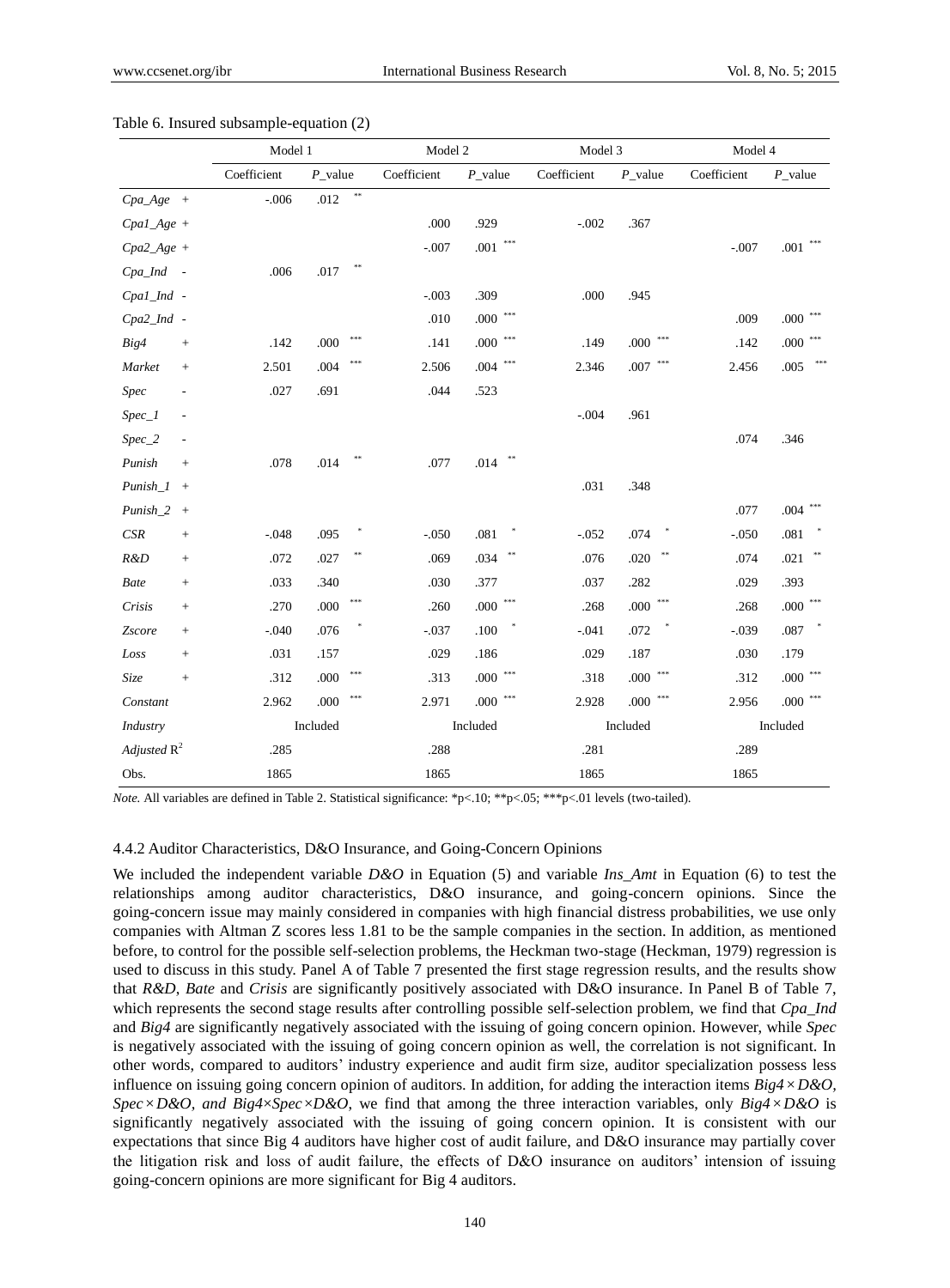| Panel A                 |      |                                      |                              |                 |               |                                                                  |                          |                                                         |             |                 |         |                         |
|-------------------------|------|--------------------------------------|------------------------------|-----------------|---------------|------------------------------------------------------------------|--------------------------|---------------------------------------------------------|-------------|-----------------|---------|-------------------------|
|                         |      | Model 1: All Sample --- Equation (3) |                              |                 |               | Model 2: Altman Z score less than 1.81 subsample ---Equation (3) |                          |                                                         |             |                 |         |                         |
| <b>Step 1</b>           | sign | Coefficient                          | $P$ value                    | <b>VIF</b>      | <b>Step 1</b> |                                                                  | sign                     | Coefficient                                             |             | $P$ value       | VIF     |                         |
| CSR                     | ÷    | .069                                 | $.008$ ***                   | 1.051           |               | CSR                                                              | $+$                      | .061                                                    |             | $.083$ *        | 1.016   |                         |
| <b>R&amp;D</b>          | $+$  | .166                                 | ***<br>.000                  | 1.012           |               | <b>R&amp;D</b>                                                   | $\ddot{}$                | .402                                                    |             | ***<br>.000     | 1.018   |                         |
| <b>Bate</b>             | ÷    | .274                                 | ***<br>.000                  | 1.016           |               | <b>Bate</b>                                                      | $+$                      | .236                                                    |             | ***<br>.000     | 1.041   |                         |
| Crisis                  | ÷    | .113                                 | **<br>.040                   | 1.061           |               | Crisis                                                           | $\ddot{}$                | .123                                                    |             | **<br>.047      | 1.060   |                         |
| <b>Zscore</b>           | ÷    | $-088$                               | ***<br>.000                  | 1.175           |               | Loss                                                             | $\ddot{}$                | .011                                                    |             | .703            | 1.064   |                         |
| Loss                    | ÷    | $-.017$                              | 365                          | 1.175           |               |                                                                  |                          |                                                         |             |                 |         |                         |
| Adjusted $\mathbb{R}^2$ |      | .040                                 |                              |                 |               | $Adj$ usted $\mathbb{R}^2$                                       |                          | .037                                                    |             |                 |         |                         |
| Obs.                    |      | 3621                                 |                              |                 |               | Obs.                                                             |                          | 1223                                                    |             |                 |         |                         |
| <b>Panel B</b>          |      |                                      |                              |                 |               |                                                                  |                          |                                                         |             |                 |         |                         |
|                         |      | All sample ---Equation (5)           |                              |                 |               |                                                                  |                          | Altman Z score less than 1.81 subsample ---Equation (5) |             |                 |         |                         |
| Step 2                  |      | Model 3                              |                              | Model 4         |               | Model 5                                                          |                          | Model 6                                                 |             | Model 7         |         |                         |
|                         |      | Coefficient                          | P value                      | Coefficient     | P value       | Coefficient                                                      | P value                  | Coefficient                                             | P value     | Coefficient     | P value |                         |
| Cpa Age                 |      | $+/-$<br>.008                        | .733                         | .036            | .194          | .032                                                             | .257                     | .036                                                    | .194        | .036            | .194    |                         |
| Cpa Ind                 |      | $+/-$<br>$-.071$                     | $\bullet\bullet$<br>.015     | $-080$          | 66<br>.016    | $-0.072$                                                         | $\bullet\bullet$<br>.030 | $-080$                                                  | 66<br>.016  | $-.080$         | .016    |                         |
| Big4                    |      | $+/-$<br>$-1.402$                    | $\cdots$<br>.000             | $-1.133$        | 666<br>.000   | $-763$                                                           | $.039$ **                | $-1.133$                                                | 666<br>.000 | $-1.133$        | .000    |                         |
| <b>Market</b>           |      | $+/-$<br>14.628                      | .286                         | 9.184           | .609          | 9.235                                                            | .610                     | 9.184                                                   | .609        | 9.184           | .609    |                         |
| <b>Spec</b>             |      | $+/-$<br>$-16.049$                   | .997                         | $-16.739$       | .998          | $-16.602$                                                        | 998                      | $-16.877$                                               | .999        | $-16.877$       | .999    |                         |
| Punish                  |      | $+/-$<br>.362                        | .257                         | .486            | .171          | .491                                                             | .169                     | .486                                                    | .171        | .486            | .171    |                         |
| Size                    |      | $+/-$<br>$-.826$                     | $\ddot{\phantom{0}}$<br>.000 | $-836$          | <br>.000      | $-849$                                                           | $\cdots$<br>.000         | $-836$                                                  | <br>.000    | $-.836$         | .000    | $\bullet\bullet\bullet$ |
| D&O                     |      | $-1.592$<br>÷                        | .130                         | 3.165           | 666<br>.001   | 3.727                                                            | <br>.000                 | 3.165                                                   | 888<br>.001 | 3.165           | .001    |                         |
| Mills                   |      | 1.788<br>$\ddot{}$                   | $.095$ **                    | $-3.023$        | 644<br>.002   | $-3.144$                                                         | $\bullet$<br>.001        | $-3.023$                                                | 688<br>.002 | $-3.023$        | .002    | - - -                   |
| Big4*D&O d              |      |                                      |                              |                 |               | $-.843$                                                          | $.100$ $\cdot$           |                                                         |             |                 |         |                         |
| Spec* D&O d             |      |                                      |                              |                 |               |                                                                  |                          | .173                                                    | 1.000       |                 |         |                         |
| Big4*Spec* D&O d        |      |                                      |                              |                 |               |                                                                  |                          |                                                         |             | .173            | 1.000   |                         |
| <b>Constant</b>         |      | 3.774                                | $\bullet$<br>.005            | 1.992           | .127          | 1.827                                                            | .169                     | 1.992                                                   | .127        | 1.992           | .127    |                         |
| Industry                |      | <b>Included</b>                      |                              | <b>Included</b> |               | <b>Included</b>                                                  |                          | <b>Included</b>                                         |             | <b>Included</b> |         |                         |
| $Cox \& Snell R^2$      |      | .024                                 |                              | .062            |               | .064                                                             |                          | .062                                                    |             | .062            |         |                         |
| Nagelkerke $R^2$        |      | .124                                 |                              | .173            |               | .178                                                             |                          | .173                                                    |             | .173            |         |                         |
| Obs.                    |      | 3621                                 |                              | 1223            |               | 1223                                                             |                          | 1223                                                    |             | 1223            |         |                         |

#### Table 7. Two steps regression of going concern opinion with *D&O* variable

Note: All variables are defined in Table 2. Statistical significance: \*p<.10; \*\*p<.05; \*\*\*p<.01 levels (two-tailed).

Table 8 presents the results for insured companies with high financial distress probabilities (companies with Altman Z scores less 1.81). For including insurance amount (*Ins\_Amt*) in the regression, Panel A of Table 8 shows that *Zscore* is significantly positively associated with *Ins\_Amt*, which demonstrate that the amount of company D&O insurance is increasing with its risk of financial distress. Similar as the results presented of Table 7, the results in Panel B of Table 8 shows that *Cpa\_Ind* , *Big4*, and *Spec* is negatively associated with the issuing of going concern opinion, and the coefficient is significant for *Big4* only. For the interaction items, the results in Panel B of Table 8 also only *Big4*×*Ins\_Amt* is significantly negatively associated with the issuing of going concern opinion. The results of Table 8 show that the findings of two set of sample are consistent.

Table 8. Two steps regression of going concern opinion with *Ins\_Amt* variable

| <b>Panel A</b>             |           |                      |                                             |              |                 |                          |                         |                |                                                                               |            |                          |            |
|----------------------------|-----------|----------------------|---------------------------------------------|--------------|-----------------|--------------------------|-------------------------|----------------|-------------------------------------------------------------------------------|------------|--------------------------|------------|
|                            |           |                      | Model 1: Insured subsample --- Equation (4) |              |                 |                          |                         |                | Model 2: Insured and Altman Z score less than 1.81 subsample --- Equation (4) |            |                          |            |
| <b>Step 1</b>              | sign      | Coefficient          | P value                                     | VIF          | <b>Step 1</b>   |                          |                         | sign           | Coefficient                                                                   |            | P value                  | <b>VIF</b> |
| <b>CSR</b>                 | $\ddot{}$ | .087                 | $.008$ ***                                  | 1.062        |                 | CSR                      |                         | $+$            | .120                                                                          |            | .015                     | 1.010      |
| <b>R&amp;D</b>             | ÷         | $-0.002$             | .957                                        | 1.017        |                 | <b>R&amp;D</b>           |                         | $\ddot{}$      | .036                                                                          |            | .747                     | 1.024      |
| <b>Bate</b>                | ÷         | .297                 | .000                                        | 666<br>1.012 |                 | <b>Bate</b>              |                         | ÷              | .417                                                                          |            | .000                     | 1.034      |
| Crisis                     | $\ddot{}$ | .100                 | .158                                        | 1.071        |                 | Crisis                   |                         | ÷              | .152                                                                          |            | .071                     | 1.075      |
| <b>Zscore</b>              | $\ddot{}$ | .077                 | .002                                        | <br>1.199    |                 | Loss                     |                         | $\ddot{}$      | $-0.096$                                                                      |            | $\bullet\bullet$<br>.027 | 1.075      |
| Loss                       | ÷         | $-111$               | $.000$ $\cdots$                             | 1.201        |                 |                          |                         |                |                                                                               |            |                          |            |
| Adjusted $\mathbb{R}^2$    |           | $\mathbf{r}$<br>.046 |                                             |              |                 |                          | Adjusted $\mathbb{R}^2$ |                | .074                                                                          |            |                          |            |
| Obs.                       |           | 1865                 |                                             |              |                 | Obs.                     |                         |                | 567                                                                           |            |                          |            |
| <b>Panel B</b>             |           |                      |                                             |              |                 |                          |                         |                |                                                                               |            |                          |            |
|                            |           |                      | Insured subsample --- Equation (6)          |              |                 |                          |                         |                | Insured and Altman Z score less than 1.81 subsample --- Equation (6)          |            |                          |            |
| <b>Step 2</b>              |           |                      | Model 3                                     |              | Model 4         |                          | Model 5                 |                | Model 6                                                                       |            | Model 7                  |            |
|                            |           | sign                 | Coefficient                                 | P value      | Coefficient     | P value                  | Coefficient             | P value        | Coefficient                                                                   | P value    | Coefficient              | P value    |
| Cpa Age                    |           | $+/-$                | $-.024$                                     | .545         | .002            | .961                     | $-.013$                 | .796           | .002                                                                          | .961       | .002                     | .961       |
| Cpa_Ind                    |           | $+/-$                | $-.030$                                     | .533         | $-0.045$        | .436                     | $-0.036$                | .540           | $-0.045$                                                                      | .436       | $-0.045$                 | .436       |
| Big4                       |           | $+/-$                | $-2.172$                                    | .000         | $-1.670$        | $.001$ ***               | 8.498                   | .195           | $-1.670$                                                                      | $.001$ **  | $-1.670$                 | $.001$ **  |
| <b>Market</b>              |           | $+/-$                | $-39.107$                                   | .377         | $-114.459$      | .220                     | $-88.910$               | .298           | $-114.459$                                                                    | .220       | $-114.459$               | .220       |
| <b>Spec</b>                |           | $+/-$                | $-15.520$                                   | .998         | $-16.207$       | .999                     | $-16.026$               | .999           | -49.835                                                                       | 1.000      | -49.835                  | 1.000      |
| Punish                     |           | $+/-$                | .151                                        | .761         | .620            | .273                     | .679                    | .234           | .620                                                                          | .273       | .620                     | .273       |
| <b>Size</b>                |           | $+/-$                | $-1.435$                                    | .000         | $-1.486$        | $.000 -$                 | $-1.506$                | .000           | $-1.486$                                                                      | .000       | $-1.486$                 | .000       |
| Ins Amt                    |           | $\ddot{}$            | 6.886                                       | .000         | 6.985           | $\cdot \cdot \cdot$ 000. | 7.997                   | .000           | 6.985                                                                         | .000       | 6.985                    | .000       |
| $Lambda(\lambda)$          |           | ÷                    | $-4.557$                                    | $.010 -$     | $-4.522$        | $.006$ ***               | $-4.317$                | $.009$ ***     | $-4.522$                                                                      | .006       | $-4.522$                 | $.006$ *** |
| Big4*Ins Amt               |           |                      |                                             |              |                 |                          | $-1.961$                | $.100^{\circ}$ |                                                                               |            |                          |            |
| Spec*Ins Amt               |           |                      |                                             |              |                 |                          |                         |                | 5.921                                                                         | 1.000      |                          |            |
| Big4*Spec*Ins Amt          |           |                      |                                             |              |                 |                          |                         |                |                                                                               |            | 5.921                    | 1.000      |
| <b>Constant</b>            |           |                      | $-28.141$                                   | $.002$ ***   | $-27.975$       | $.001$ ***               | $-32.904$               | .000           | $-27.975$                                                                     | $.001$ *** | $-27.975$                | $.001$ *** |
| <b>Industry</b>            |           |                      | <b>Included</b>                             |              | <b>Included</b> |                          | <b>Included</b>         |                | <b>Included</b>                                                               |            | <b>Included</b>          |            |
| Cox & Snell $\mathbb{R}^2$ |           |                      | .039                                        |              | .116            |                          | .120                    |                | .116                                                                          |            | .116                     |            |
| Nagelkerke $\mathbb{R}^2$  |           |                      | .206                                        |              | .317            |                          | .328                    |                | .317                                                                          |            | 317                      |            |
| Obs.                       |           |                      | 1865                                        |              | 567             |                          | 567                     |                | 567                                                                           |            | 567                      |            |

Note: All variables are defined in Table 2. Statistical significance: \*p<.10; \*\*p<.05; \*\*\*p<.01 levels (two-tailed).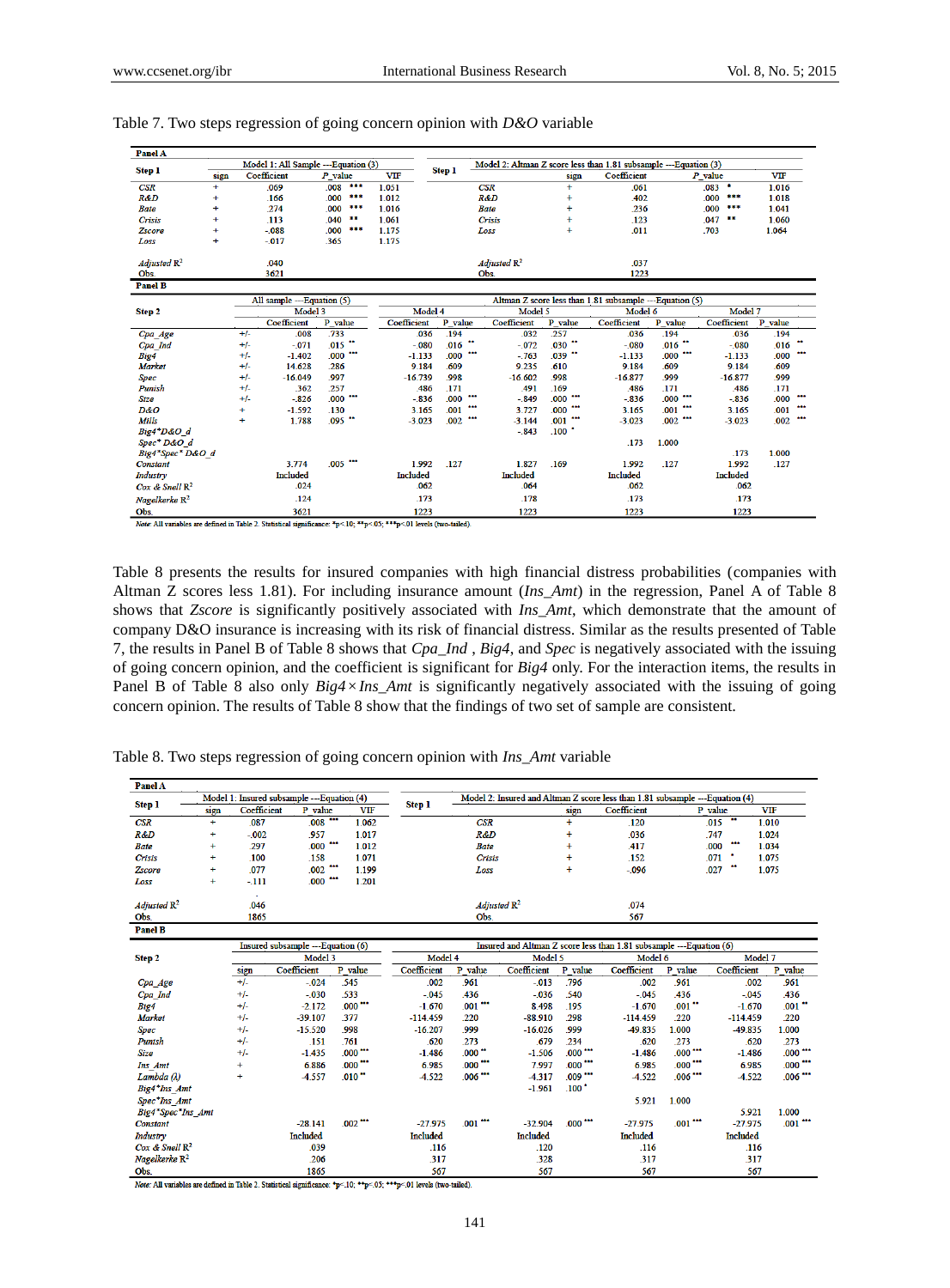## *4.5 Sensitivity Analysis*

#### 4.5.1 Incorporate the Corporate Governance Variables

For considering the possible effects of corporate governance factors on D&O insurance and auditors' intention of issuing going concern opinions, besides to business and financial risk of companies, we include corporate governance variables to explore the analyses further. The results show that, besides affecting business risk, the quality of corporate governance does have impact auditors' intention of issuing going-concern opinions. The results show that, among corporate governance variables(Note 7), the pledge ratio of directors and supervisors shareholding, and the frequencies of CEO and CFO changes, are significantly positively associated with D&O insurance. For the main variables, the results are similar to those shown in Tables 5 to 8.

4.5.2 Deleting the Financial Industry and Including the Credit Rating Indicator

Financial services industries, such as banking, insurance, securities, and futures, are typically involved in leveraging high-risk operations; therefore, these industries tend to have insurance coverage (> 70%, Table 1). However, the *TEJ* database does not include credit ratings for these industries. We removed 132 observations for companies in financial industries, and 10 observations that lacked credit rating data. Subsequently, we incorporated the credit rating indicator (*TCRI*) variable into Equations. This credit rating indicator was based on a scale from 1 to 10, where a lower score indicates that a company has a higher credit rating. The results of the main independent variables were similar to those shown in Tables 5 to Table 8.

#### **5. Conclusion**

This study examined the relationships between auditor characteristics and D&O insurance, and assessed whether such insurance has an effect on audit opinions. For the insured decision, the results show that clients of auditors with greater market shares, belongs to Big 4, and those that had been punished had higher D&O insurance coverage. For the effects of audit opinion, the results show that the industry-specific experience of auditors and audit firm size are significantly negatively associated with the issuing of going-concern opinion. It is consistent with our expectations that since Big 4 auditors may share more litigation risk and possess more loss coverage of audit failure of D&O insurance, the effects of D&O insurance on auditors' intention of issuing going-concern opinions are more significant for Big 4 auditors.

Furthermore, the results of this study also show that, compared to those with D&O insurance, companies without D&O insurance had better corporate governance mechanisms. We infer the results to that, in comparison with companies with better corporate governance, companies with poorer corporate governance may have higher demand for D&O insurance and higher quality auditors, since having such allows them to gain a positive response from capital market. Therefore, there is a complementary relationship between purchasing D&O insurance, strengthening corporate governance mechanisms, and engaging with high-quality auditors based on the cost control for overall corporate governance investment.

This study may have following limitations. First, due to the limitation of audit fee data, we are not able to directly test the insurance substitute effects by examining the association between audit fee and the coverage of D&O insurance. This is the main limitation of this study. In addition, while premiums of insurance fee may influence the decision of D&O insurance as well, it should be considered for the purchase of D&O insurance; however, while not required to be disclosed in Taiwan, we are not able to include it in the analyses. Furthermore, since the sample distribution reveals that the financial services industry has the highest insurance rate among all industries; this observation maybe worthy of further discussion and examination.

## **References**

- Abbott, L. J., & Parker, S. (2000). Auditor selection and audit committee characteristics. *Auditing: A Journal of Practice & Theory, 19*, 47-66. http://dx.doi.org/ 10.2308/aud.2000.19.2.47
- Alles, M., Datar, S., & Friedland, J. (2006). Governance-linked D&O: Market-based governance leveraging D&O insurance to drive corporate governance. *International Journal of Disclosure and Governance, 3*, 84-98. http://dx.doi.org/ 10.1057/palgrave.jdg.2040068
- Ashbaugh-Skaife, H., Collins, D., & Kinney, W. (2007). The discovery and reporting of internal control deficiencies prior to SOX-mandated audits. *Journal of Accounting and Economics, 44*, 166-192. http://dx.doi.org/ 10.1016/j.jacceco.2006.10.001
- Asthana, S. C., Balsam, S., & Krishnan, J. (2010). Corporate governance, audit firm reputation, auditor switches, and client stock price. *International Journal of Auditing, 14*, 274-293. http://dx.doi.org/10.1016/j.jacceco.2006.10.001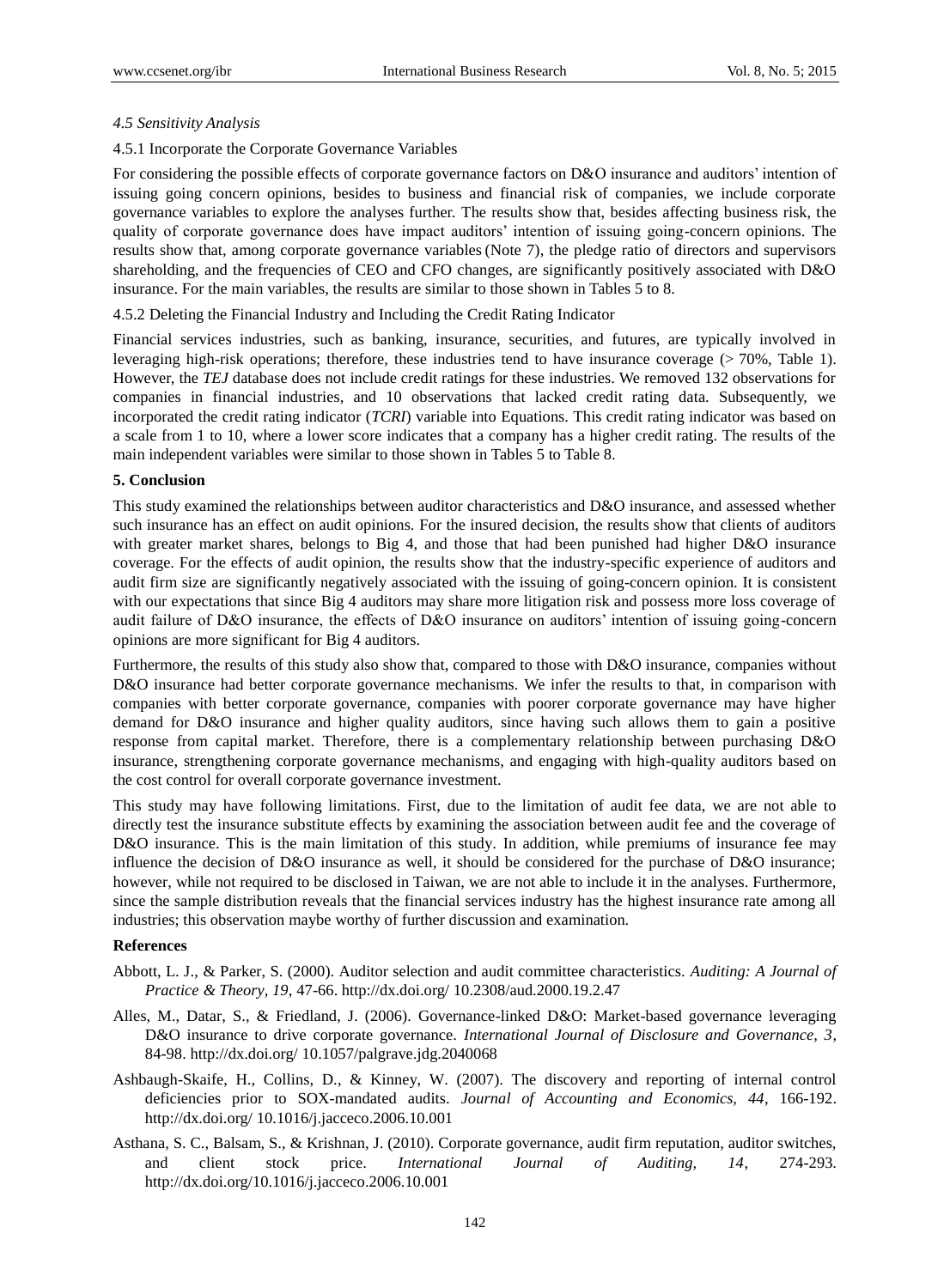- Barrese, J., & Scordis, N. (2006). Managerial bias in corporate governance and the effect of D&O Insurance: A literature review and synthesis. *International Journal of Disclosure and Governance, 3*, 185-196. http://dx.doi.org/ 10.1057/palgrave.jdg.2040078
- Becker, C. L., DeFond, M. J., Jiambalvo, M. L., & Subramanyam, J. J. (1998). The effect of auditor quality on earning management. *Contemporary Accounting Research, 15*, 1-24. http://dx.doi.org/10.1111/j.1911-3846.1998.tb00547.x
- Blacconiere, W. G., & DeFond, M. L. (1997). An investigation of independent audit opinions and subsequent independent auditor litigation of publicly-traded failed savings and loans. *Journal of Accounting and Public Policy, 16*, 415-454. http://dx.doi.org/ 10.1016/S0278-4254(96)00042-7
- Boyer, M. (2003). *Is the demand for corporate insurance a habit? Evidence from directors and officers insurance*. CIRANO discussion paper, Montreal, Canada. http://dx.doi.org/ 10.1016/j.jcorpfin.2011.12.005
- Cao, Z., & Narayanamoorthy, G. S. (2014). Accounting and litigation risk: Evidence from directors' and officers' insurance pricing. *Review of Accounting Studies, 19*, 1-42. http://dx.doi.org/ 10.1007/s11142-013-9249-4
- Carcello, J. V., & Neal, T. L. (2000). Audit committee composition and auditor reporting. *The Accounting Review, 75*, 453-467. http://dx.doi.org/ 10.2308/accr.2000.75.4.453
- Carcello, J. V., & Neal, T. L. (2003). Audit committee characteristics and auditor dismissals following "new" going-concern reports. *The Accounting Review, 78*, 95-117. http://dx.doi.org/ 10.2308/accr.2003.78.1.95
- Carcello, J. V., & Palmrose, Z. (1994). Auditor litigation and modified reporting on bankrupt clients. *Journal of Accounting Research, 32*, 1-30. http://dx.doi.org/ 10.2307/2491437
- Casterella, J. R., Francis, J. R., Lewis, B. L., & Walker, P. L. (2004). Auditor industry specialization, client bargaining power, and audit pricing. *Auditing: A Journal of Practice and Theory, 23*, 123-140. http://dx.doi.org/ 10.2308/aud.2004.23.1.123
- Casterella, J. R., Jensen, K. L., & Knechel, W. R. (2010). Litigation risk and audit firm characteristic. *Auditing: A Journal of Practice and Theory, 29*, 71-82. http://dx.doi.org/ 10.2308/aud.2010.29.2.71
- Chamlers, J. M. R., Dann, L. Y., & Harford, J. (2002). Managerial opportunism? Evidence from directors' and officers' insurance purchases. *Journal of Finance, 57*, 609-636. http://dx.doi.org/ 10.1111/1540-6261.00436
- Chen, C. (2013). *Invisible gatekeeper? Director & officer insurance in corporate governance: An empirical legal study of Taiwan*. UMI Dissertations Publishing, University of Illinois at Urbana-Champaign. http://dx.doi.org/10.2139/ssrn.2056623
- Chen, T. J., & Pang, C. H. (2008). An analysis of determinants of the corporate demand for directors' and officers' liability insurance. *National Taiwan University Management Review, 18*, 171-196. http://dx.doi.org/10.6226/NTURM2008.18.2.171
- Chen, T., & Li, S. (2010). Directors' & officers' insurance, corporate governance and firm performance. *International Journal of Disclosure and Governance, 7,* 244-261. http://dx.doi.org/ 10.1057/jdg.2010.9
- Chung, H. H., & Wynn, J. P. (2008). Managerial legal liability coverage and earnings conservatism. *Journal of Accounting and Economics, 46*, 135-153. http://dx.doi.org/ 10.1016/j.jacceco.2008.03.002
- Core, J. E. (1997). On the corporate demand for director' and officers' insurance. *Journal of Risk and Insurance, 64*, 63-87. http://dx.doi.org/ 10.2307/253912
- Core, J. E. (2000). The directors' and officers' insurance premium: An outside assessment of the quality of corporate governance. *Journal of Law, Economics & Organization, 16*, 449-477. http://dx.doi.org/10.1093/jleo/16.2.449
- DeAngelo, L. (1981a). Auditor independence, low balling and disclosure regulation. *Journal of Accounting and Economics, 3*, 113-127. http://dx.doi.org/ 10.1016/0165-4101(81)90009-4
- DeAngelo, L. (1981b). Auditor size and audit quality. *Journal of Accounting and Economics, 3*, 183-199. http://dx.doi.org/ 10.1016/0165-4101(81)90002-1
- DeFond, M., & Hung, M. (2004). Investor protection and corporate governance: Evidence from worldwide CEO turnover. *Journal of Accounting Research, 42*, 269-312. http://dx.doi.org/10.1111/j.1475-679X.2004.00138.x
- Dye, R. A. (1993). Auditing standards, legal liability, and auditor wealth. *Journal of Political Economy, 101*, 887-914. http://dx.doi.org/ 10.1086/261908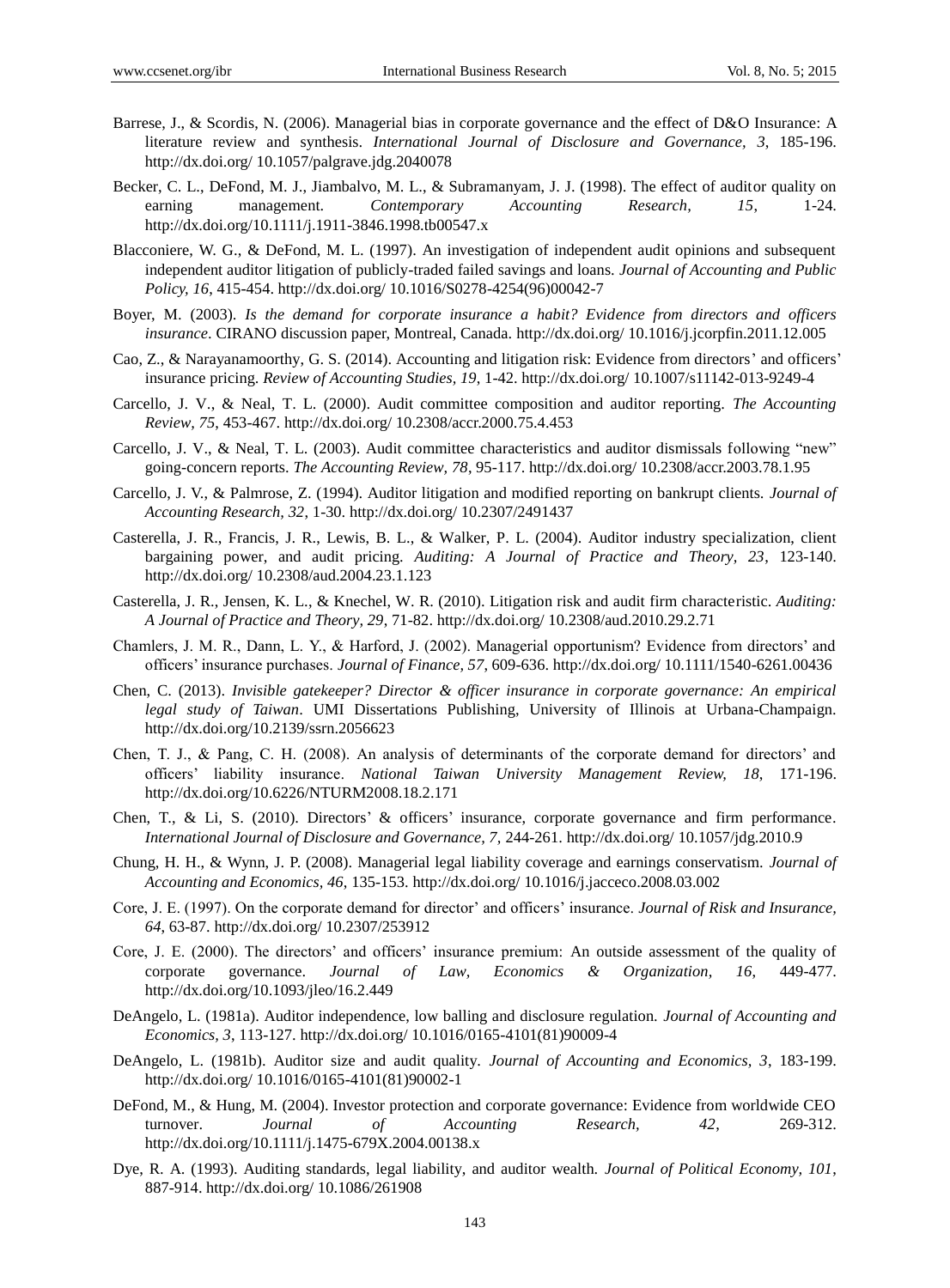- Ge, W., & McVay, S. (2005). The disclosure of material weaknesses in internal control after the Sarbanes-Oxley Act. *Accounting Horizons, 19*, 137-158. http://dx.doi.org/ 10.2308/acch.2005.19.3.137
- Geiger, M. A., & Raghunandan, K. (2002). Auditor tenure and audit reporting failures. *Auditing: A Journal of Practice & Theory, 21*, 67-78. http://dx.doi.org/ 10.2308/aud.2002.21.1.67
- Goodwin, J., & Seow, J. L. (2002). The influence of corporate governance mechanisms on the quality of financial reporting and auditing: Perceptions of auditors and directors in Singapore. *Accounting and Finance, 42*, 195-224. http://dx.doi.org/ 10.1111/1467-629X.t01-1-00074
- Heckman, J. J. (1979). Sample selection bias as a specification error. *Econometrica, 47*, 153-162. http://dx.doi.org/ 10.2307/1912352
- Holderness, O. G. (1990). Liability insurers as corporate monitors. *International Review of Law and Economics*, *10*, 115-129. http://dx.doi.org/ 10.1016/0144-8188(90)90018-O
- Hoyt, R. E., & Khang, H. (2000). On the demand for corporate property insurance. *Journal of Risk and Insurance, 67*, 91-107. http://dx.doi.org/ 10.2307/253678
- Huang, H., Liu, L., Raghunandan, K., & Rama, D. V. (2007). Auditor industry specialization, client bargaining power, and audit fees: further evidence. *Auditing: A Journal of Practice & Theory, 26*, 147-158. http://dx.doi.org/ 10.2308/aud.2007.26.1.147
- Jackson, A. B., Moldrich, M., & Roebuck, P. (2008). Mandatory audit firm rotation and audit quality. *Managerial Auditing Journal, 23*, 420-437. http://dx.doi.org/ 10.1108/02686900810875271
- Jensen, M. C., & Meckling, W. H. (1976). Theory of the firm: Manager behavior, agency costs and ownership structure. *Journal of Financial Economics, 3*, 305-360. http://dx.doi.org/ 10.1016/0304-405X (76)90026-X
- Johnstone, K. M., & Bedard, J. C. (2004). Audit firm portfolio management decision. *Journal of Accounting Research, 42*, 659-690. http://dx.doi.org/ 10.1111/j.1475-679X.2004.00153.x
- Khurana, I. K., & Raman, K. K. (2004). Litigation risk and the financial reporting credibility of big 4 versus non-big 4 audits: Evidence from Anglo-American countries. *The Accounting Review, 79*, 473-495. http://dx.doi.org/ 10.2308/accr.2004.79.2.473
- Krishnan, G. V. (2003). Does big 6 auditor industry expertise constrain earnings management? *Accounting Horizons, 17*, 1-16. http://dx.doi.org/ 10.2308/acch.2003.17.s-1.1
- Lennox, C. (1999). Are large auditors more accurate than small auditors? *Accounting and Business Research, 29*, 217-227. http://dx.doi.org/ 10.1080/00014788.1999.9729582
- Lin, C., Officer, M. S., & Zou, H. (2011). Directors' and officers' liability insurance and acquisition outcomes. *Journal of Financial Economics, 102*, 507-525. http://dx.doi.org/ 10.1016/j.jfineco.2011.08.004
- Louis, H. (2005). Acquirers' abnormal returns and the Non-Big 4 auditor clientele effect. *Journal of Accounting & Economics, 40*, 75-99. http://dx.doi.org/ 10.1016/j.jacceco.2005.03.001
- Mayers, D., & Smith, C. W. (1990). On the corporate demand for insurance: Evidence from the reinsurance market. *Journal of Business, 63*, 19-40. http://dx.doi.org/ 10.1086/296481
- McKeown, J. C., Mutchler, J. F., & Hopwood, W. (1991). Towards an explanation of auditor failure to modify the audit opinions of bankrupt companies. *Auditing: A Journal of Practice & Theory, 10,* 1-13.
- O'Sullivan, N. (2002). The demand for directors' and officers' insurance by large UK companies. *European Management Journal*, October, 574-583. http://dx.doi.org/ 10.1016/S0263-2373(02)00096-8
- Redington, W. (2005). D&O underwriting implications of Sarbanes-Oxley. *International Journal of Disclosure and Governance*, June, 151-158. http://dx.doi.org/ 10.1057/palgrave.jdg.2040049
- Reynolds, J. K., Deis, D. R., & Francis, J. R. (2004). Professional service fees and auditor objectivity. *Auditing: A Journal of Practice & Theory, 23*, 29-52. http://dx.doi.org/ 10.2308/aud.2004.23.1.29
- Rose-Green. E., Huang, H. W., & Lee, C. C. (2011). The association between auditor industry specialization and firms' disclosure of internal control weaknesses. *International Journal of Auditing, 15*, 204-216. http://dx.doi.org/ 10.2139/ssrn.1599748
- Seetharaman, A., Gul, E., & Lynn, S. (2002). Litigation risk and audit fees: Evidence from UK firms cross listed on US markets. *Journal of Accounting and Economics, 33*, 91-115. http://dx.doi.org/10.1016/S0165-4101(01)00046-5